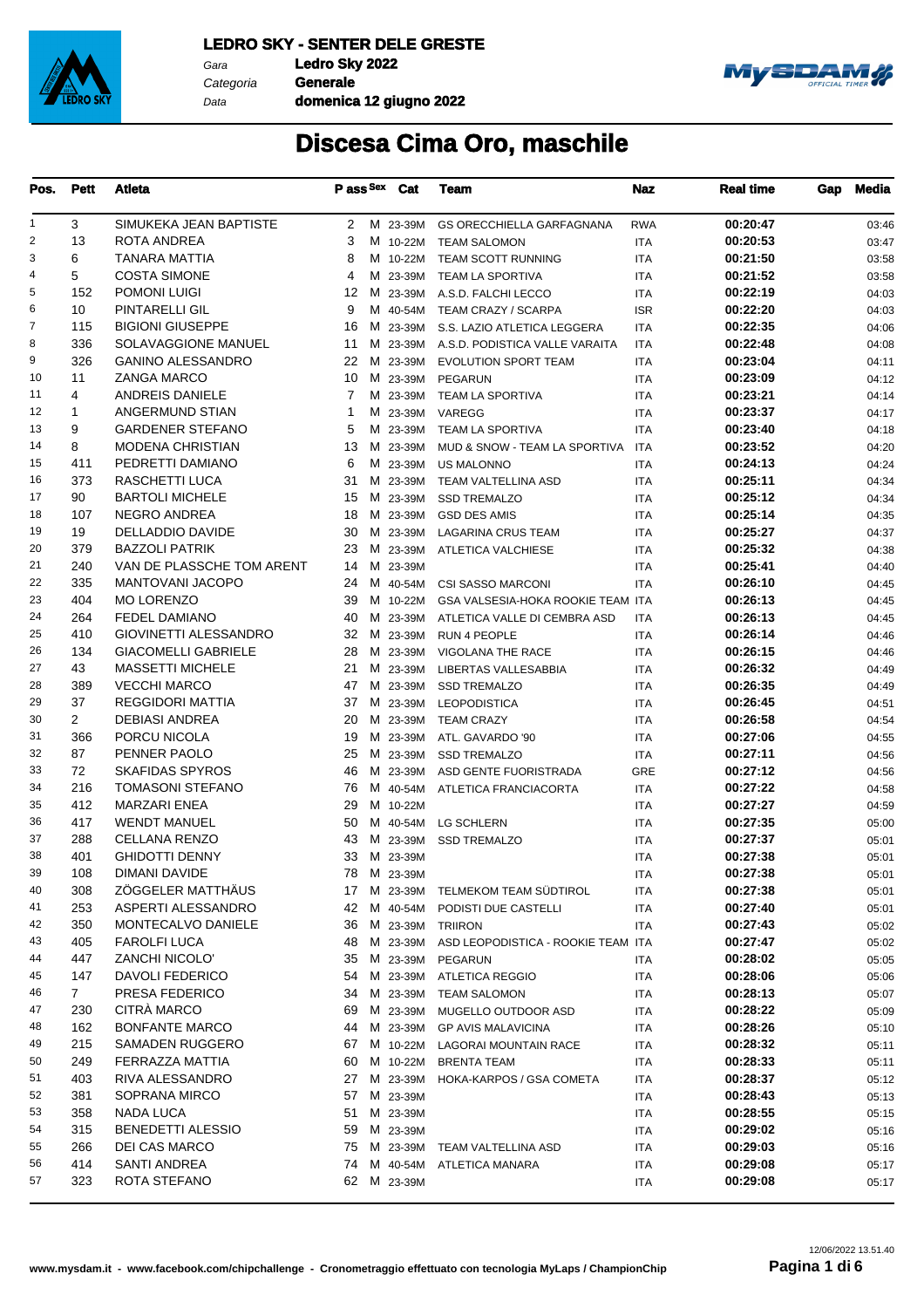| Pos.     | <b>Pett</b> | Atleta                                               |       |   | Pass Sex Cat             | Team                                     | Naz                      | <b>Real time</b>     | Gap | <b>Media</b>   |
|----------|-------------|------------------------------------------------------|-------|---|--------------------------|------------------------------------------|--------------------------|----------------------|-----|----------------|
| 58       | 65          | DEBERTOLIS ALESSANDRO                                | 38    |   | M 23-39M                 | ALPAGO TORNADO RUN                       | <b>ITA</b>               | 00:29:19             |     | 05:19          |
| 59       | 210         | PICCINI FABIO                                        | 109 M |   | 55M                      | ASD LIBERTAS VALLESABBIA                 | ITA                      | 00:29:34             |     | 05:22          |
| 60       | 294         | SEGATA NICOLO                                        | 52    |   | M 23-39M                 |                                          | <b>ITA</b>               | 00:29:47             |     | 05:24          |
| 61       | 35          | PINAMONTI ALEX                                       | 83    |   | M 40-54M                 |                                          | ITA                      | 00:29:50             |     | 05:25          |
| 62       | 149         | <b>SCHEFFAUER STEFAN</b>                             | 118 M |   | 55M                      | <b>WSV KALTENBACH</b>                    | AUT                      | 00:29:51             |     | 05:25          |
| 63       | 371         | <b>RIGHI FRANCESCO</b>                               | 58    |   | M 23-39M                 |                                          | <b>ITA</b>               | 00:29:54             |     | 05:26          |
| 64       | 161         | <b>ISEPPATO SILVANO</b>                              | 61    | м | 55M                      | ASD CADDESE                              | <b>ITA</b>               | 00:30:00             |     | 05:27          |
| 65       | 78          | <b>GNUFFI FABRIZIO</b>                               | 121   |   | M 40-54M                 | GNFFRZ78T13H330O                         | <b>ITA</b>               | 00:30:03             |     | 05:27          |
| 66       | 103         | <b>GRANDI ALBERTO</b>                                | 82    |   | M 40-54M                 | MUD & SNOW - TEAM LA SPORTIVA            | <b>ITA</b>               | 00:30:13             |     | 05:29          |
| 67       | 248         | <b>VACCARI ENRICO</b>                                | 88    |   | M 23-39M                 |                                          | <b>ITA</b>               | 00:30:19             |     | 05:30          |
| 68       | 246         | DE MARTIN DIEGO                                      | 77    |   |                          | M 23-39M G.S. QUANTIN                    | <b>ITA</b>               | 00:30:30             |     | 05:32          |
| 69       | 114         | TAMANINI MARTINO                                     | 84    |   | M 23-39M                 | VIGOLANA SKY TEAM                        | <b>ITA</b>               | 00:30:32             |     | 05:32          |
| 70       | 86          | DE GUELMI MARCO                                      | 65    |   | M 23-39M                 | <b>SSD TREMALZO</b>                      | <b>ITA</b>               | 00:30:38             |     | 05:34          |
| 71       | 352         | CHEMOTTI CRISTIAN                                    | 81    |   | M 40-54M                 | ATLETICA GAVARDO 90                      | <b>ITA</b>               | 00:30:40             |     | 05:34          |
| 72       | 42          | <b>MIORI MARCO</b>                                   | 63    |   | M 23-39M                 | <b>SSD TREMALZO</b>                      | <b>ITA</b>               | 00:30:41             |     | 05:34          |
| 73       | 127         | <b>SIDOLI DANIELE</b>                                | 89    |   |                          | M 23-39M ATLETICA REGGIO                 | <b>ITA</b>               | 00:30:44             |     | 05:35          |
| 74       | 291         | <b>SUZZI STEFANO</b>                                 | 68    |   | M 23-39M                 | <b>LEOPODISTICA</b>                      | <b>ITA</b>               | 00:30:45             |     | 05:35          |
| 75       | 245         | <b>CASARI MARCO</b>                                  | 95    |   | M 40-54M                 | ATLETICA ALTO GARDA E LEDRO              | <b>ITA</b>               | 00:30:51             |     | 05:36          |
| 76       | 380         | <b>VOTA STEFANO</b>                                  | 49    |   | M 23-39M                 | ASD ATLETICA SUSA                        | <b>ITA</b>               | 00:30:51             |     | 05:36          |
| 77       | 231         | PICCOLI GIOELE                                       | 97    |   | M 23-39M                 | ASD GENTE FUORI STRADA                   | <b>ITA</b>               | 00:31:00             |     | 05:38          |
| 78       | 203         | PULITA LUCA                                          | 91    |   | M 23-39M                 | S.S. STIVO A.S.D                         | <b>ITA</b>               | 00:31:01             |     | 05:38          |
| 79       | 172         | PORRO MASSIMILIANO                                   |       |   | 124 M 40-54M             | MUD & SNOW - TEAM LA SPORTIVA            | <b>ITA</b>               | 00:31:02             |     | 05:38          |
| 80       | 378         | <b>BANAL ENRICO</b>                                  | 99    |   | M 23-39M                 |                                          | <b>ITA</b>               | 00:31:05             |     | 05:38          |
| 81       | 123         | <b>BIANCHINI MANUEL</b>                              | 96    |   |                          | M 23-39M VIGOLANA SKY TEAM               | <b>ITA</b>               | 00:31:07             |     | 05:39          |
| 82<br>83 | 81          | <b>SENTER GIANNI</b>                                 | 70    |   | M 23-39M                 |                                          | <b>ITA</b>               | 00:31:09             |     | 05:39          |
| 84       | 192<br>242  | <b>BOCCA CORSICO PICCOLINO</b><br><b>ALBAN MARCO</b> | 53    |   | 111 M 23-39M<br>M 10-22M | <b>BLACKWARRIORS</b>                     | <b>ITA</b>               | 00:31:14<br>00:31:16 |     | 05:40          |
| 85       | 340         | PAROLARI CHRISTIAN                                   |       |   | 117 M 40-54M             |                                          | <b>ITA</b>               | 00:31:20             |     | 05:41          |
| 86       | 281         | RAMUS NICOLA                                         | 45    |   | M 23-39M                 |                                          | <b>ITA</b><br><b>ITA</b> | 00:31:22             |     | 05:41<br>05:42 |
| 87       | 419         | <b>LONARDI CESARE</b>                                | 108 M |   | 55M                      | A.S.D. VERONA TRAIL RUNNERS              | <b>ITA</b>               | 00:31:24             |     | 05:42          |
| 88       | 64          | <b>MARTINI FRANCESCO</b>                             |       |   | 133 M 23-39M             |                                          | <b>ITA</b>               | 00:31:29             |     | 05:43          |
| 89       | 144         | <b>CIPRIANI PAOLO</b>                                |       |   |                          | 143 M 23-39M A.S.D. VERONA TRAIL RUNNERS | <b>ITA</b>               | 00:31:32             |     | 05:43          |
| 90       | 260         | ROITHMEIER JAKOB                                     |       |   | 116 M 23-39M             |                                          | <b>GER</b>               | 00:31:41             |     | 05:45          |
| 91       | 236         | <b>STAFFIERI ALESSIO</b>                             |       |   |                          | 101 M 23-39M TEAM PASTURO                | <b>ITA</b>               | 00:31:44             |     | 05:46          |
| 92       | 73          | POLETTI MANUEL                                       | 90    |   | M 23-39M                 | NON SOL FADIGHJA                         | <b>ITA</b>               | 00:31:44             |     | 05:46          |
| 93       | 153         | ANDREOLLI CARLO                                      |       |   | 123 M 40-54M             | <b>LAGARINA CRUS TEAM</b>                | <b>ITA</b>               | 00:31:47             |     | 05:46          |
| 94       | 344         | <b>MALACARNE LUCA</b>                                | 93    |   | M 40-54M                 |                                          | <b>ITA</b>               | 00:31:55             |     | 05:48          |
| 95       | 126         | <b>BORDIGA CRISTIANO</b>                             |       |   |                          | 128 M 40-54M SPORT ACTIVE ASD            | <b>ITA</b>               | 00:31:59             |     | 05:48          |
| 96       | 220         | CALCARI MATTEO                                       |       |   |                          | 144 M 23-39M SSD TREMALZO                | <b>ITA</b>               | 00:32:00             |     | 05:49          |
| 97       | 402         | RIGO ALEX                                            | 41    |   |                          | M 10-22M HOKA-KARPOS / MALONNO           | ITA                      | 00:32:02             |     | 05:49          |
| 98       | 116         | <b>GUIDETTI MAURIZIO</b>                             |       |   |                          | 120 M 23-39M TRAILRUNNINGVALSESSERA      | ITA                      | 00:32:05             |     | 05:49          |
| 99       | 209         | <b>BERTOLLA RICCARDO</b>                             |       |   |                          | 132 M 40-54M MADDALENE SKY TEAM          | ITA                      | 00:32:05             |     | 05:49          |
| 100      | 353         | FOLCHINI ALBERTO                                     |       |   |                          | 103 M 23-39M GARDA TRENTINO TRAIL ASD    | ITA                      | 00:32:06             |     | 05:50          |
| 101      | 125         | ROMERI MATTIA                                        |       |   |                          | 73 M 23-39M TEAM VALTELLINA ASD          | <b>ITA</b>               | 00:32:07             |     | 05:50          |
| 102      | 324         | SANGALETTI LUCA                                      |       |   | 122 M 23-39M             |                                          | ITA                      | 00:32:07             |     | 05:50          |
| 103      | 206         | BOLOGNANI ANDREA                                     |       |   | 139 M 23-39M CAV         |                                          | ITA                      | 00:32:08             |     | 05:50          |
| 104      | 148         | FRATTINI ALESSANDRO                                  |       |   | 104 M 40-54M             | MORISSOLO ASD                            | <b>ITA</b>               | 00:32:12             |     | 05:51          |
| 105      | 58          | <b>BONETTI DENIS</b>                                 |       |   | 87 M 23-39M              |                                          | ITA                      | 00:32:13             |     | 05:51          |
| 106      | 213         | <b>FONTANESI LAURO</b>                               |       |   |                          | 149 M 23-39M MODENA RUNNERS CLUB         | ITA                      | 00:32:16             |     | 05:51          |
| 107      | 26          | <b>CONT ANDREA</b>                                   |       |   | 166 M 23-39M             |                                          | <b>ITA</b>               | 00:32:16             |     | 05:51          |
| 108      | 204         | GIOVANAZZI LORENZO                                   | 64    |   |                          | M 23-39M G.S. TRILACUM                   | ITA                      | 00:32:21             |     | 05:52          |
| 109      | 93          | <b>BETTINI FRANCESCO</b>                             |       |   |                          | 125 M 23-39M A.S.D. VERONA TRAIL RUNNERS | ITA                      | 00:32:30             |     | 05:54          |
| 110      | 306         | IANES OSCAR                                          |       |   | 107 M 23-39M             |                                          | ITA                      | 00:32:32             |     | 05:54          |
| 111      | 312         | RISATTI DANTE                                        |       |   |                          | 169 M 40-54M A.S.D. S.S. LIMONESE        | ITA                      | 00:32:34             |     | 05:55          |
| 112      | 376         | IOBSTRAIBIZER LUCA                                   | 86    |   | M 23-39M                 |                                          | ITA                      | 00:32:36             |     | 05:55          |
| 113      | 186         | GIOVANNINI DONATO                                    | 203 M |   | 55M                      | ADS COSTALTA                             | <b>ITA</b>               | 00:32:39             |     | 05:56          |
| 114      | 200         | ALDRIGHETTI ALBERTO                                  |       |   |                          | 154 M 40-54M A.S.D. TEAM KM SPORT        | ITA                      | 00:32:41             |     | 05:56          |
| 115      | 89          | FERRARI ERIK                                         |       |   |                          | 130 M 23-39M SSD TREMALZO                | ITA                      | 00:32:51             |     | 05:58          |
| 116      | 362         | FESTI WALTER                                         |       |   |                          | 112 M 23-39M G.S. POR                    | <b>ITA</b>               | 00:32:53             |     | 05:58          |
| 117      | 251         | PIGARELLI MATTEO                                     |       |   | 115 M 40-54M             | MADDALENE SKY TEAM                       | ITA                      | 00:33:01             |     | 06:00          |
| 118      | 135         | QUINTARELLI MATTIA                                   |       |   |                          | 126 M 40-54M VERONA TRAIL RUNNER         | ITA                      | 00:33:03             |     | 06:00          |
| 119      | 190         | <b>SCAPOL ANDREA</b>                                 |       |   |                          | 233 M 23-39M RUN FORD MIKE               | <b>ITA</b>               | 00:33:09             |     | 06:01          |
| 120      | 317         | GALVANI LUCA                                         |       |   |                          | 134 M 23-39M G.P. AVIS MALAVICINA        | ITA                      | 00:33:11             |     | 06:01          |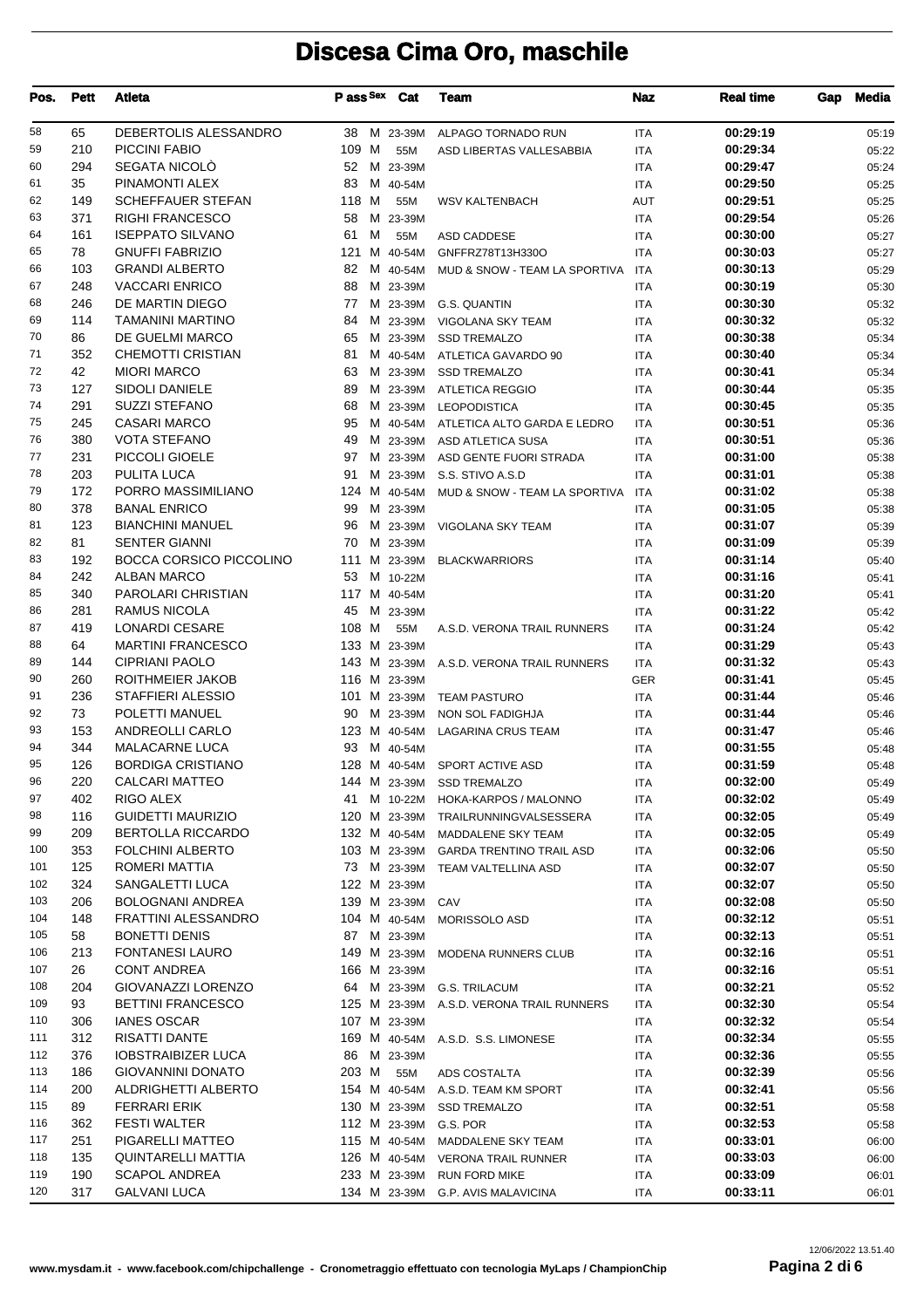| 121<br>394<br><b>TURBA MARCO</b><br>00:33:12<br>146 M 40-54M<br><b>ITA</b><br>06:02<br>122<br>360<br><b>MATUELLA ANSELMO</b><br>230 M<br>00:33:12<br>55M<br>06:02<br>SKI TEAM VAL DI NON<br>ITA<br>CAPOZZO GUIDO<br>370<br>00:33:17<br>123<br>98<br>M 23-39M<br>SPORTRACE ASD<br><b>ITA</b><br>06:03<br>305<br><b>ZANETTI MARIO</b><br>00:33:19<br>124<br>165 M 23-39M<br><b>BOLIDI TEAM</b><br><b>ITA</b><br>06:03<br>125<br>167<br><b>SEGALLA SERGIO</b><br>102 M 23-39M<br>00:33:21<br><b>ITA</b><br>06:03<br>334<br>ZANCOGHI LORENZO<br>00:33:25<br>126<br>179 M 23-39M<br><b>CSI SASSO MARCONI</b><br><b>ITA</b><br>06:04<br>243<br><b>ZENI FIORENZO</b><br>00:33:29<br>127<br>113 M<br>55M<br>PAGANELLA MOUNTAIN TEAM<br><b>ITA</b><br>06:05<br>DAPRÀ ROBERTO<br>128<br>189<br>00:33:34<br>174 M 23-39M<br>06:06<br>ITA<br>129<br>375<br><b>CORNALI MICHELE</b><br>00:33:35<br>66<br>M 40-54M<br>TEAM VALTELLINA ASD<br><b>ITA</b><br>06:06<br>232<br><b>PAPIS ALESSANDRO</b><br>00:33:39<br>130<br>193 M 23-39M C.S. CRETA GRAUZARIA<br><b>ITA</b><br>06:06<br>400<br><b>GELISIO ALESSANDRO</b><br>00:33:39<br>131<br>141 M 40-54M G.S. PODISTICA CANALET<br>06:07<br>ITA<br>00:33:53<br>132<br>273<br>FINANZINI MANUEL<br>196 M 40-54M<br>I LUPI LUMEZZANE<br><b>ITA</b><br>06:09<br>28<br><b>BERTANZA LUCA</b><br>133<br>190 M 40-54M ASD PRO SPORT TREMOSINE<br>00:34:00<br><b>ITA</b><br>06:10<br>134<br>325<br><b>BELOTTI MIRKO</b><br>148 M 23-39M<br><b>ITA</b><br>00:34:00<br>06:10<br>218<br><b>MARTINELLI CORRADO</b><br>135<br>164 M 40-54M<br>00:34:05<br><b>ITA</b><br>06:11<br>136<br><b>TOMASI MICHELE</b><br>20<br>135 M 40-54M<br>00:34:07<br>ITA<br>06:12<br><b>COSER MATTIA</b><br>137<br>00:34:10<br>318<br>114 M 23-39M CAURIOL<br><b>ITA</b><br>06:12<br>398<br><b>BERLANDA SILVANO</b><br>184 M<br>138<br>55M<br>00:34:10<br>A.D.S. S.S. LIMONESE<br><b>ITA</b><br>06:12<br><b>BERTUCCO MATTEO</b><br>139<br>164<br>00:34:15<br>215 M 23-39M<br><b>BLACK WARRIORS ASD</b><br><b>ITA</b><br>06:13<br>175<br><b>SANTI SAMUEL</b><br>140<br>150 M 23-39M<br><b>ITA</b><br>00:34:20<br>06:14<br><b>SEGATTA NICOLA</b><br>141<br>166<br>105 M 40-54M ASD NEW LIFE<br>00:34:26<br><b>ITA</b><br>06:15<br>33<br>142<br>CASAGRANDA ANDREA<br>129 M 23-39M ATLETICA VALLE DI CEMBRA<br>00:34:28<br><b>ITA</b><br>06:15<br>143<br>24<br><b>COVI MATTEO</b><br>00:34:29<br>159 M 23-39M GS FRAVEGGIO<br><b>ITA</b><br>06:16<br><b>BOSCARI GIUSEPPE</b><br>144<br>157<br>161 M 23-39M<br>00:34:36<br><b>ITA</b><br>06:17<br>15<br><b>GAMBA GIANLUCA</b><br>240 M 23-39M<br>00:34:37<br>145<br><b>DSR</b><br><b>ITA</b><br>06:17<br>387<br><b>GNEMMI LUCA</b><br>146<br>119 M 23-39M<br>00:34:37<br>VOLPI D'INVÒ<br><b>ITA</b><br>06:17<br>170<br><b>GUGOLE FABIANO</b><br>147<br>157 M 23-39M<br>00:34:40<br>ASD KM SPORT<br><b>ITA</b><br>06:18<br>241<br><b>MELZANI MARTINO</b><br>220 M 10-22M SSD BAGOLINO<br>00:34:41<br>148<br><b>ITA</b><br>06:18<br>56<br>DE BONA ANDREA<br>00:34:42<br>149<br>152 M 40-54M TEAM ALDO MORO PALUZZA<br><b>ITA</b><br>06:18<br>00:34:44<br>150<br>269<br>CAZZOLLI FEDERICO<br>136 M 40-54M<br>S.S. STIVO A.S.D.<br><b>ITA</b><br>06:18<br>31<br><b>VOLCAN MARCO</b><br>00:34:45<br>151<br>195 M 40-54M ASD GENTE FUORI STRADA<br><b>ITA</b><br>06:19<br>152<br>47<br><b>ROSSI ALBERTO</b><br>160 M 40-54M G.S. CASTELLANIA<br>00:34:45<br><b>ITA</b><br>06:19<br><b>FONTANA NICHOLAS</b><br>153<br>224<br>183 M 23-39M<br>00:34:46<br>ATLETICA CASONE NOCETO<br><b>ITA</b><br>06:19<br>54<br>ORLANDI DAVIDE<br>202 M 23-39M OR.BA.RI<br>00:34:50<br>154<br><b>ITA</b><br>06:19<br><b>BARBIERI MAURO</b><br>181 M<br>00:34:54<br>155<br>46<br>55M<br><b>ITA</b><br>06:20<br><b>KINOMANA</b><br><b>HEISS SEBASTIAN</b><br>00:34:54<br>156<br>110<br>110 M 23-39M TEAM SCHUH SPORT TRENKLE<br><b>GER</b><br>06:20<br>384<br><b>BOTTAMEDI FEDERICO</b><br>00:34:58<br>157<br>236 M 23-39M<br><b>ITA</b><br>06:21<br>109<br><b>MOLOGNI FABRIZIO</b><br>00:35:01<br>163 M 23-39M RUNNING TORRE DE ROVERI<br>06:21<br>ITA<br>159<br>70<br>PINTARELLI IVAN<br>00:35:03<br>85 M 40-54M U.S. 5 STELLE SEREGNANO A.S.D.<br>06:22<br><b>ITA</b><br>MEROLA FELICE LUCA<br>00:35:03<br>160<br>341<br>207 M 40-54M ROMAGNA SCOUTING<br>ITA<br>06:22<br>342<br><b>AGOSTINI PETER</b><br>161<br>100 M 23-39M SKI TEAM LAGORAI<br>00:35:05<br><b>ITA</b><br>06:22<br>162<br>355<br>TAMBURINI GIOVANNI<br>208 M 23-39M<br>00:35:09<br>06:23<br>ITA<br>LANGSTÄDTLER JOACHIM<br>259<br>163<br>151 M 23-39M<br>GER<br>00:35:13<br>06:24<br><b>BENINCÀ MAURO</b><br>397<br>164<br>00:35:22<br>251 M 23-39M LE CARMONE<br><b>ITA</b><br>06:25<br>CALZOLARI ANTENORE<br>165<br>275<br>171 M 40-54M<br>00:35:27<br><b>ITA</b><br>06:26<br>118<br><b>MARCHETTI GIUSEPPE</b><br>00:35:33<br>166<br>201 M 23-39M FORTE CORNO RUN<br>ITA<br>06:27<br>167<br>143<br>PONTALTI CRISTIAN<br>205 M 40-54M<br>00:35:56<br>ITA<br>06:31<br>168<br>221<br><b>MASCIADRI STEFANO</b><br>170 M<br>55M<br>00:36:01<br>O.S.A. VALMADRERA<br><b>ITA</b><br>06:32<br>346<br>169<br>ROSSATTI MATTEO<br>167 M 23-39M<br>ITA<br>00:36:03<br>06:33<br>395<br>170<br>PANIZZA DAVID<br>176 M 23-39M<br>00:36:07<br>ITA<br>06:33<br>171<br>84<br><b>RIBAGA THOMAS</b><br>140 M 23-39M SSD TREMALZO<br>00:36:07<br><b>ITA</b><br>06:33<br>172<br>330<br><b>BERTOLDI STEFANO</b><br>218 M 23-39M<br>ITA<br>00:36:07<br>06:33<br>173<br>63<br><b>BRIGNOLI ROBERTO</b><br>177 M 23-39M RUNNING TORRE DE ROVERI<br>00:36:11<br>ITA<br>06:34<br>174<br>80<br>PRASCIOLU LUCA<br>273 M 23-39M<br><b>ITA</b><br>00:36:11<br>06:34<br>DOBLINGER REINHOLD<br>175<br>141<br>182 M 40-54M XXMOUNTAINXX<br>AUT<br>00:36:12<br>06:34<br>390<br>176<br><b>BRIDA NICOLA</b><br>00:36:21<br>80<br>M 23-39M<br>ITA<br>06:36<br>177<br>130<br>PATRIAN ANDREA<br>156 M 23-39M<br><b>ITA</b><br>00:36:42<br>06:40<br>212<br>SPECOGNA MATTEO<br>178<br>188 M 40-54M G.S. ALPINI PULFERO<br><b>ITA</b><br>00:36:47<br>06:41<br>179<br>16<br><b>BONDONI MAURIZIO</b><br>00:36:55<br>79<br>M 23-39M S.A. VALCHIESE<br><b>ITA</b><br>06:42<br>180<br>234<br><b>VANIN DIMITRI</b><br>285 M 23-39M TORNADO RUN<br><b>ITA</b><br>00:37:04<br>06:44<br>155<br><b>TOGNATO ALBERTO</b><br>181<br>249 M 23-39M<br>00:37:08<br>ITA<br>06:44<br>27<br>182<br>SAVIO GIULIANO<br>223 M 40-54M GP SAN PIO X<br>00:37:08<br>ITA<br>06:45<br>338<br><b>MAGGIORI JACOPO</b><br>183<br>192 M 40-54M ASD 3 SANTI NAVE<br>00:37:10<br>ITA<br>06:45 | Pos. | <b>Pett</b> | Atleta | P ass <sup>Sex</sup> | Cat | Team | Naz | <b>Real time</b> | Gap | <b>Media</b> |
|-----------------------------------------------------------------------------------------------------------------------------------------------------------------------------------------------------------------------------------------------------------------------------------------------------------------------------------------------------------------------------------------------------------------------------------------------------------------------------------------------------------------------------------------------------------------------------------------------------------------------------------------------------------------------------------------------------------------------------------------------------------------------------------------------------------------------------------------------------------------------------------------------------------------------------------------------------------------------------------------------------------------------------------------------------------------------------------------------------------------------------------------------------------------------------------------------------------------------------------------------------------------------------------------------------------------------------------------------------------------------------------------------------------------------------------------------------------------------------------------------------------------------------------------------------------------------------------------------------------------------------------------------------------------------------------------------------------------------------------------------------------------------------------------------------------------------------------------------------------------------------------------------------------------------------------------------------------------------------------------------------------------------------------------------------------------------------------------------------------------------------------------------------------------------------------------------------------------------------------------------------------------------------------------------------------------------------------------------------------------------------------------------------------------------------------------------------------------------------------------------------------------------------------------------------------------------------------------------------------------------------------------------------------------------------------------------------------------------------------------------------------------------------------------------------------------------------------------------------------------------------------------------------------------------------------------------------------------------------------------------------------------------------------------------------------------------------------------------------------------------------------------------------------------------------------------------------------------------------------------------------------------------------------------------------------------------------------------------------------------------------------------------------------------------------------------------------------------------------------------------------------------------------------------------------------------------------------------------------------------------------------------------------------------------------------------------------------------------------------------------------------------------------------------------------------------------------------------------------------------------------------------------------------------------------------------------------------------------------------------------------------------------------------------------------------------------------------------------------------------------------------------------------------------------------------------------------------------------------------------------------------------------------------------------------------------------------------------------------------------------------------------------------------------------------------------------------------------------------------------------------------------------------------------------------------------------------------------------------------------------------------------------------------------------------------------------------------------------------------------------------------------------------------------------------------------------------------------------------------------------------------------------------------------------------------------------------------------------------------------------------------------------------------------------------------------------------------------------------------------------------------------------------------------------------------------------------------------------------------------------------------------------------------------------------------------------------------------------------------------------------------------------------------------------------------------------------------------------------------------------------------------------------------------------------------------------------------------------------------------------------------------------------------------------------------------------------------------------------------------------------------------------------------------------------------------------------------------------------------------------------------------------------------------------------------------------------------------------------------------------------------------------------------------------------------------------------------------------------------------------------------------------------------------------------------------------------------------------------------------------------------------------------------------------------------------------------------------------------------------------------------------------------------------------------------------------------------------------------------------------------------|------|-------------|--------|----------------------|-----|------|-----|------------------|-----|--------------|
|                                                                                                                                                                                                                                                                                                                                                                                                                                                                                                                                                                                                                                                                                                                                                                                                                                                                                                                                                                                                                                                                                                                                                                                                                                                                                                                                                                                                                                                                                                                                                                                                                                                                                                                                                                                                                                                                                                                                                                                                                                                                                                                                                                                                                                                                                                                                                                                                                                                                                                                                                                                                                                                                                                                                                                                                                                                                                                                                                                                                                                                                                                                                                                                                                                                                                                                                                                                                                                                                                                                                                                                                                                                                                                                                                                                                                                                                                                                                                                                                                                                                                                                                                                                                                                                                                                                                                                                                                                                                                                                                                                                                                                                                                                                                                                                                                                                                                                                                                                                                                                                                                                                                                                                                                                                                                                                                                                                                                                                                                                                                                                                                                                                                                                                                                                                                                                                                                                                                                                                                                                                                                                                                                                                                                                                                                                                                                                                                                                                                                                           |      |             |        |                      |     |      |     |                  |     |              |
|                                                                                                                                                                                                                                                                                                                                                                                                                                                                                                                                                                                                                                                                                                                                                                                                                                                                                                                                                                                                                                                                                                                                                                                                                                                                                                                                                                                                                                                                                                                                                                                                                                                                                                                                                                                                                                                                                                                                                                                                                                                                                                                                                                                                                                                                                                                                                                                                                                                                                                                                                                                                                                                                                                                                                                                                                                                                                                                                                                                                                                                                                                                                                                                                                                                                                                                                                                                                                                                                                                                                                                                                                                                                                                                                                                                                                                                                                                                                                                                                                                                                                                                                                                                                                                                                                                                                                                                                                                                                                                                                                                                                                                                                                                                                                                                                                                                                                                                                                                                                                                                                                                                                                                                                                                                                                                                                                                                                                                                                                                                                                                                                                                                                                                                                                                                                                                                                                                                                                                                                                                                                                                                                                                                                                                                                                                                                                                                                                                                                                                           |      |             |        |                      |     |      |     |                  |     |              |
|                                                                                                                                                                                                                                                                                                                                                                                                                                                                                                                                                                                                                                                                                                                                                                                                                                                                                                                                                                                                                                                                                                                                                                                                                                                                                                                                                                                                                                                                                                                                                                                                                                                                                                                                                                                                                                                                                                                                                                                                                                                                                                                                                                                                                                                                                                                                                                                                                                                                                                                                                                                                                                                                                                                                                                                                                                                                                                                                                                                                                                                                                                                                                                                                                                                                                                                                                                                                                                                                                                                                                                                                                                                                                                                                                                                                                                                                                                                                                                                                                                                                                                                                                                                                                                                                                                                                                                                                                                                                                                                                                                                                                                                                                                                                                                                                                                                                                                                                                                                                                                                                                                                                                                                                                                                                                                                                                                                                                                                                                                                                                                                                                                                                                                                                                                                                                                                                                                                                                                                                                                                                                                                                                                                                                                                                                                                                                                                                                                                                                                           |      |             |        |                      |     |      |     |                  |     |              |
|                                                                                                                                                                                                                                                                                                                                                                                                                                                                                                                                                                                                                                                                                                                                                                                                                                                                                                                                                                                                                                                                                                                                                                                                                                                                                                                                                                                                                                                                                                                                                                                                                                                                                                                                                                                                                                                                                                                                                                                                                                                                                                                                                                                                                                                                                                                                                                                                                                                                                                                                                                                                                                                                                                                                                                                                                                                                                                                                                                                                                                                                                                                                                                                                                                                                                                                                                                                                                                                                                                                                                                                                                                                                                                                                                                                                                                                                                                                                                                                                                                                                                                                                                                                                                                                                                                                                                                                                                                                                                                                                                                                                                                                                                                                                                                                                                                                                                                                                                                                                                                                                                                                                                                                                                                                                                                                                                                                                                                                                                                                                                                                                                                                                                                                                                                                                                                                                                                                                                                                                                                                                                                                                                                                                                                                                                                                                                                                                                                                                                                           |      |             |        |                      |     |      |     |                  |     |              |
|                                                                                                                                                                                                                                                                                                                                                                                                                                                                                                                                                                                                                                                                                                                                                                                                                                                                                                                                                                                                                                                                                                                                                                                                                                                                                                                                                                                                                                                                                                                                                                                                                                                                                                                                                                                                                                                                                                                                                                                                                                                                                                                                                                                                                                                                                                                                                                                                                                                                                                                                                                                                                                                                                                                                                                                                                                                                                                                                                                                                                                                                                                                                                                                                                                                                                                                                                                                                                                                                                                                                                                                                                                                                                                                                                                                                                                                                                                                                                                                                                                                                                                                                                                                                                                                                                                                                                                                                                                                                                                                                                                                                                                                                                                                                                                                                                                                                                                                                                                                                                                                                                                                                                                                                                                                                                                                                                                                                                                                                                                                                                                                                                                                                                                                                                                                                                                                                                                                                                                                                                                                                                                                                                                                                                                                                                                                                                                                                                                                                                                           |      |             |        |                      |     |      |     |                  |     |              |
|                                                                                                                                                                                                                                                                                                                                                                                                                                                                                                                                                                                                                                                                                                                                                                                                                                                                                                                                                                                                                                                                                                                                                                                                                                                                                                                                                                                                                                                                                                                                                                                                                                                                                                                                                                                                                                                                                                                                                                                                                                                                                                                                                                                                                                                                                                                                                                                                                                                                                                                                                                                                                                                                                                                                                                                                                                                                                                                                                                                                                                                                                                                                                                                                                                                                                                                                                                                                                                                                                                                                                                                                                                                                                                                                                                                                                                                                                                                                                                                                                                                                                                                                                                                                                                                                                                                                                                                                                                                                                                                                                                                                                                                                                                                                                                                                                                                                                                                                                                                                                                                                                                                                                                                                                                                                                                                                                                                                                                                                                                                                                                                                                                                                                                                                                                                                                                                                                                                                                                                                                                                                                                                                                                                                                                                                                                                                                                                                                                                                                                           |      |             |        |                      |     |      |     |                  |     |              |
|                                                                                                                                                                                                                                                                                                                                                                                                                                                                                                                                                                                                                                                                                                                                                                                                                                                                                                                                                                                                                                                                                                                                                                                                                                                                                                                                                                                                                                                                                                                                                                                                                                                                                                                                                                                                                                                                                                                                                                                                                                                                                                                                                                                                                                                                                                                                                                                                                                                                                                                                                                                                                                                                                                                                                                                                                                                                                                                                                                                                                                                                                                                                                                                                                                                                                                                                                                                                                                                                                                                                                                                                                                                                                                                                                                                                                                                                                                                                                                                                                                                                                                                                                                                                                                                                                                                                                                                                                                                                                                                                                                                                                                                                                                                                                                                                                                                                                                                                                                                                                                                                                                                                                                                                                                                                                                                                                                                                                                                                                                                                                                                                                                                                                                                                                                                                                                                                                                                                                                                                                                                                                                                                                                                                                                                                                                                                                                                                                                                                                                           |      |             |        |                      |     |      |     |                  |     |              |
|                                                                                                                                                                                                                                                                                                                                                                                                                                                                                                                                                                                                                                                                                                                                                                                                                                                                                                                                                                                                                                                                                                                                                                                                                                                                                                                                                                                                                                                                                                                                                                                                                                                                                                                                                                                                                                                                                                                                                                                                                                                                                                                                                                                                                                                                                                                                                                                                                                                                                                                                                                                                                                                                                                                                                                                                                                                                                                                                                                                                                                                                                                                                                                                                                                                                                                                                                                                                                                                                                                                                                                                                                                                                                                                                                                                                                                                                                                                                                                                                                                                                                                                                                                                                                                                                                                                                                                                                                                                                                                                                                                                                                                                                                                                                                                                                                                                                                                                                                                                                                                                                                                                                                                                                                                                                                                                                                                                                                                                                                                                                                                                                                                                                                                                                                                                                                                                                                                                                                                                                                                                                                                                                                                                                                                                                                                                                                                                                                                                                                                           |      |             |        |                      |     |      |     |                  |     |              |
|                                                                                                                                                                                                                                                                                                                                                                                                                                                                                                                                                                                                                                                                                                                                                                                                                                                                                                                                                                                                                                                                                                                                                                                                                                                                                                                                                                                                                                                                                                                                                                                                                                                                                                                                                                                                                                                                                                                                                                                                                                                                                                                                                                                                                                                                                                                                                                                                                                                                                                                                                                                                                                                                                                                                                                                                                                                                                                                                                                                                                                                                                                                                                                                                                                                                                                                                                                                                                                                                                                                                                                                                                                                                                                                                                                                                                                                                                                                                                                                                                                                                                                                                                                                                                                                                                                                                                                                                                                                                                                                                                                                                                                                                                                                                                                                                                                                                                                                                                                                                                                                                                                                                                                                                                                                                                                                                                                                                                                                                                                                                                                                                                                                                                                                                                                                                                                                                                                                                                                                                                                                                                                                                                                                                                                                                                                                                                                                                                                                                                                           |      |             |        |                      |     |      |     |                  |     |              |
|                                                                                                                                                                                                                                                                                                                                                                                                                                                                                                                                                                                                                                                                                                                                                                                                                                                                                                                                                                                                                                                                                                                                                                                                                                                                                                                                                                                                                                                                                                                                                                                                                                                                                                                                                                                                                                                                                                                                                                                                                                                                                                                                                                                                                                                                                                                                                                                                                                                                                                                                                                                                                                                                                                                                                                                                                                                                                                                                                                                                                                                                                                                                                                                                                                                                                                                                                                                                                                                                                                                                                                                                                                                                                                                                                                                                                                                                                                                                                                                                                                                                                                                                                                                                                                                                                                                                                                                                                                                                                                                                                                                                                                                                                                                                                                                                                                                                                                                                                                                                                                                                                                                                                                                                                                                                                                                                                                                                                                                                                                                                                                                                                                                                                                                                                                                                                                                                                                                                                                                                                                                                                                                                                                                                                                                                                                                                                                                                                                                                                                           |      |             |        |                      |     |      |     |                  |     |              |
|                                                                                                                                                                                                                                                                                                                                                                                                                                                                                                                                                                                                                                                                                                                                                                                                                                                                                                                                                                                                                                                                                                                                                                                                                                                                                                                                                                                                                                                                                                                                                                                                                                                                                                                                                                                                                                                                                                                                                                                                                                                                                                                                                                                                                                                                                                                                                                                                                                                                                                                                                                                                                                                                                                                                                                                                                                                                                                                                                                                                                                                                                                                                                                                                                                                                                                                                                                                                                                                                                                                                                                                                                                                                                                                                                                                                                                                                                                                                                                                                                                                                                                                                                                                                                                                                                                                                                                                                                                                                                                                                                                                                                                                                                                                                                                                                                                                                                                                                                                                                                                                                                                                                                                                                                                                                                                                                                                                                                                                                                                                                                                                                                                                                                                                                                                                                                                                                                                                                                                                                                                                                                                                                                                                                                                                                                                                                                                                                                                                                                                           |      |             |        |                      |     |      |     |                  |     |              |
|                                                                                                                                                                                                                                                                                                                                                                                                                                                                                                                                                                                                                                                                                                                                                                                                                                                                                                                                                                                                                                                                                                                                                                                                                                                                                                                                                                                                                                                                                                                                                                                                                                                                                                                                                                                                                                                                                                                                                                                                                                                                                                                                                                                                                                                                                                                                                                                                                                                                                                                                                                                                                                                                                                                                                                                                                                                                                                                                                                                                                                                                                                                                                                                                                                                                                                                                                                                                                                                                                                                                                                                                                                                                                                                                                                                                                                                                                                                                                                                                                                                                                                                                                                                                                                                                                                                                                                                                                                                                                                                                                                                                                                                                                                                                                                                                                                                                                                                                                                                                                                                                                                                                                                                                                                                                                                                                                                                                                                                                                                                                                                                                                                                                                                                                                                                                                                                                                                                                                                                                                                                                                                                                                                                                                                                                                                                                                                                                                                                                                                           |      |             |        |                      |     |      |     |                  |     |              |
|                                                                                                                                                                                                                                                                                                                                                                                                                                                                                                                                                                                                                                                                                                                                                                                                                                                                                                                                                                                                                                                                                                                                                                                                                                                                                                                                                                                                                                                                                                                                                                                                                                                                                                                                                                                                                                                                                                                                                                                                                                                                                                                                                                                                                                                                                                                                                                                                                                                                                                                                                                                                                                                                                                                                                                                                                                                                                                                                                                                                                                                                                                                                                                                                                                                                                                                                                                                                                                                                                                                                                                                                                                                                                                                                                                                                                                                                                                                                                                                                                                                                                                                                                                                                                                                                                                                                                                                                                                                                                                                                                                                                                                                                                                                                                                                                                                                                                                                                                                                                                                                                                                                                                                                                                                                                                                                                                                                                                                                                                                                                                                                                                                                                                                                                                                                                                                                                                                                                                                                                                                                                                                                                                                                                                                                                                                                                                                                                                                                                                                           |      |             |        |                      |     |      |     |                  |     |              |
|                                                                                                                                                                                                                                                                                                                                                                                                                                                                                                                                                                                                                                                                                                                                                                                                                                                                                                                                                                                                                                                                                                                                                                                                                                                                                                                                                                                                                                                                                                                                                                                                                                                                                                                                                                                                                                                                                                                                                                                                                                                                                                                                                                                                                                                                                                                                                                                                                                                                                                                                                                                                                                                                                                                                                                                                                                                                                                                                                                                                                                                                                                                                                                                                                                                                                                                                                                                                                                                                                                                                                                                                                                                                                                                                                                                                                                                                                                                                                                                                                                                                                                                                                                                                                                                                                                                                                                                                                                                                                                                                                                                                                                                                                                                                                                                                                                                                                                                                                                                                                                                                                                                                                                                                                                                                                                                                                                                                                                                                                                                                                                                                                                                                                                                                                                                                                                                                                                                                                                                                                                                                                                                                                                                                                                                                                                                                                                                                                                                                                                           |      |             |        |                      |     |      |     |                  |     |              |
|                                                                                                                                                                                                                                                                                                                                                                                                                                                                                                                                                                                                                                                                                                                                                                                                                                                                                                                                                                                                                                                                                                                                                                                                                                                                                                                                                                                                                                                                                                                                                                                                                                                                                                                                                                                                                                                                                                                                                                                                                                                                                                                                                                                                                                                                                                                                                                                                                                                                                                                                                                                                                                                                                                                                                                                                                                                                                                                                                                                                                                                                                                                                                                                                                                                                                                                                                                                                                                                                                                                                                                                                                                                                                                                                                                                                                                                                                                                                                                                                                                                                                                                                                                                                                                                                                                                                                                                                                                                                                                                                                                                                                                                                                                                                                                                                                                                                                                                                                                                                                                                                                                                                                                                                                                                                                                                                                                                                                                                                                                                                                                                                                                                                                                                                                                                                                                                                                                                                                                                                                                                                                                                                                                                                                                                                                                                                                                                                                                                                                                           |      |             |        |                      |     |      |     |                  |     |              |
|                                                                                                                                                                                                                                                                                                                                                                                                                                                                                                                                                                                                                                                                                                                                                                                                                                                                                                                                                                                                                                                                                                                                                                                                                                                                                                                                                                                                                                                                                                                                                                                                                                                                                                                                                                                                                                                                                                                                                                                                                                                                                                                                                                                                                                                                                                                                                                                                                                                                                                                                                                                                                                                                                                                                                                                                                                                                                                                                                                                                                                                                                                                                                                                                                                                                                                                                                                                                                                                                                                                                                                                                                                                                                                                                                                                                                                                                                                                                                                                                                                                                                                                                                                                                                                                                                                                                                                                                                                                                                                                                                                                                                                                                                                                                                                                                                                                                                                                                                                                                                                                                                                                                                                                                                                                                                                                                                                                                                                                                                                                                                                                                                                                                                                                                                                                                                                                                                                                                                                                                                                                                                                                                                                                                                                                                                                                                                                                                                                                                                                           |      |             |        |                      |     |      |     |                  |     |              |
|                                                                                                                                                                                                                                                                                                                                                                                                                                                                                                                                                                                                                                                                                                                                                                                                                                                                                                                                                                                                                                                                                                                                                                                                                                                                                                                                                                                                                                                                                                                                                                                                                                                                                                                                                                                                                                                                                                                                                                                                                                                                                                                                                                                                                                                                                                                                                                                                                                                                                                                                                                                                                                                                                                                                                                                                                                                                                                                                                                                                                                                                                                                                                                                                                                                                                                                                                                                                                                                                                                                                                                                                                                                                                                                                                                                                                                                                                                                                                                                                                                                                                                                                                                                                                                                                                                                                                                                                                                                                                                                                                                                                                                                                                                                                                                                                                                                                                                                                                                                                                                                                                                                                                                                                                                                                                                                                                                                                                                                                                                                                                                                                                                                                                                                                                                                                                                                                                                                                                                                                                                                                                                                                                                                                                                                                                                                                                                                                                                                                                                           |      |             |        |                      |     |      |     |                  |     |              |
|                                                                                                                                                                                                                                                                                                                                                                                                                                                                                                                                                                                                                                                                                                                                                                                                                                                                                                                                                                                                                                                                                                                                                                                                                                                                                                                                                                                                                                                                                                                                                                                                                                                                                                                                                                                                                                                                                                                                                                                                                                                                                                                                                                                                                                                                                                                                                                                                                                                                                                                                                                                                                                                                                                                                                                                                                                                                                                                                                                                                                                                                                                                                                                                                                                                                                                                                                                                                                                                                                                                                                                                                                                                                                                                                                                                                                                                                                                                                                                                                                                                                                                                                                                                                                                                                                                                                                                                                                                                                                                                                                                                                                                                                                                                                                                                                                                                                                                                                                                                                                                                                                                                                                                                                                                                                                                                                                                                                                                                                                                                                                                                                                                                                                                                                                                                                                                                                                                                                                                                                                                                                                                                                                                                                                                                                                                                                                                                                                                                                                                           |      |             |        |                      |     |      |     |                  |     |              |
|                                                                                                                                                                                                                                                                                                                                                                                                                                                                                                                                                                                                                                                                                                                                                                                                                                                                                                                                                                                                                                                                                                                                                                                                                                                                                                                                                                                                                                                                                                                                                                                                                                                                                                                                                                                                                                                                                                                                                                                                                                                                                                                                                                                                                                                                                                                                                                                                                                                                                                                                                                                                                                                                                                                                                                                                                                                                                                                                                                                                                                                                                                                                                                                                                                                                                                                                                                                                                                                                                                                                                                                                                                                                                                                                                                                                                                                                                                                                                                                                                                                                                                                                                                                                                                                                                                                                                                                                                                                                                                                                                                                                                                                                                                                                                                                                                                                                                                                                                                                                                                                                                                                                                                                                                                                                                                                                                                                                                                                                                                                                                                                                                                                                                                                                                                                                                                                                                                                                                                                                                                                                                                                                                                                                                                                                                                                                                                                                                                                                                                           |      |             |        |                      |     |      |     |                  |     |              |
|                                                                                                                                                                                                                                                                                                                                                                                                                                                                                                                                                                                                                                                                                                                                                                                                                                                                                                                                                                                                                                                                                                                                                                                                                                                                                                                                                                                                                                                                                                                                                                                                                                                                                                                                                                                                                                                                                                                                                                                                                                                                                                                                                                                                                                                                                                                                                                                                                                                                                                                                                                                                                                                                                                                                                                                                                                                                                                                                                                                                                                                                                                                                                                                                                                                                                                                                                                                                                                                                                                                                                                                                                                                                                                                                                                                                                                                                                                                                                                                                                                                                                                                                                                                                                                                                                                                                                                                                                                                                                                                                                                                                                                                                                                                                                                                                                                                                                                                                                                                                                                                                                                                                                                                                                                                                                                                                                                                                                                                                                                                                                                                                                                                                                                                                                                                                                                                                                                                                                                                                                                                                                                                                                                                                                                                                                                                                                                                                                                                                                                           |      |             |        |                      |     |      |     |                  |     |              |
|                                                                                                                                                                                                                                                                                                                                                                                                                                                                                                                                                                                                                                                                                                                                                                                                                                                                                                                                                                                                                                                                                                                                                                                                                                                                                                                                                                                                                                                                                                                                                                                                                                                                                                                                                                                                                                                                                                                                                                                                                                                                                                                                                                                                                                                                                                                                                                                                                                                                                                                                                                                                                                                                                                                                                                                                                                                                                                                                                                                                                                                                                                                                                                                                                                                                                                                                                                                                                                                                                                                                                                                                                                                                                                                                                                                                                                                                                                                                                                                                                                                                                                                                                                                                                                                                                                                                                                                                                                                                                                                                                                                                                                                                                                                                                                                                                                                                                                                                                                                                                                                                                                                                                                                                                                                                                                                                                                                                                                                                                                                                                                                                                                                                                                                                                                                                                                                                                                                                                                                                                                                                                                                                                                                                                                                                                                                                                                                                                                                                                                           |      |             |        |                      |     |      |     |                  |     |              |
|                                                                                                                                                                                                                                                                                                                                                                                                                                                                                                                                                                                                                                                                                                                                                                                                                                                                                                                                                                                                                                                                                                                                                                                                                                                                                                                                                                                                                                                                                                                                                                                                                                                                                                                                                                                                                                                                                                                                                                                                                                                                                                                                                                                                                                                                                                                                                                                                                                                                                                                                                                                                                                                                                                                                                                                                                                                                                                                                                                                                                                                                                                                                                                                                                                                                                                                                                                                                                                                                                                                                                                                                                                                                                                                                                                                                                                                                                                                                                                                                                                                                                                                                                                                                                                                                                                                                                                                                                                                                                                                                                                                                                                                                                                                                                                                                                                                                                                                                                                                                                                                                                                                                                                                                                                                                                                                                                                                                                                                                                                                                                                                                                                                                                                                                                                                                                                                                                                                                                                                                                                                                                                                                                                                                                                                                                                                                                                                                                                                                                                           |      |             |        |                      |     |      |     |                  |     |              |
|                                                                                                                                                                                                                                                                                                                                                                                                                                                                                                                                                                                                                                                                                                                                                                                                                                                                                                                                                                                                                                                                                                                                                                                                                                                                                                                                                                                                                                                                                                                                                                                                                                                                                                                                                                                                                                                                                                                                                                                                                                                                                                                                                                                                                                                                                                                                                                                                                                                                                                                                                                                                                                                                                                                                                                                                                                                                                                                                                                                                                                                                                                                                                                                                                                                                                                                                                                                                                                                                                                                                                                                                                                                                                                                                                                                                                                                                                                                                                                                                                                                                                                                                                                                                                                                                                                                                                                                                                                                                                                                                                                                                                                                                                                                                                                                                                                                                                                                                                                                                                                                                                                                                                                                                                                                                                                                                                                                                                                                                                                                                                                                                                                                                                                                                                                                                                                                                                                                                                                                                                                                                                                                                                                                                                                                                                                                                                                                                                                                                                                           |      |             |        |                      |     |      |     |                  |     |              |
|                                                                                                                                                                                                                                                                                                                                                                                                                                                                                                                                                                                                                                                                                                                                                                                                                                                                                                                                                                                                                                                                                                                                                                                                                                                                                                                                                                                                                                                                                                                                                                                                                                                                                                                                                                                                                                                                                                                                                                                                                                                                                                                                                                                                                                                                                                                                                                                                                                                                                                                                                                                                                                                                                                                                                                                                                                                                                                                                                                                                                                                                                                                                                                                                                                                                                                                                                                                                                                                                                                                                                                                                                                                                                                                                                                                                                                                                                                                                                                                                                                                                                                                                                                                                                                                                                                                                                                                                                                                                                                                                                                                                                                                                                                                                                                                                                                                                                                                                                                                                                                                                                                                                                                                                                                                                                                                                                                                                                                                                                                                                                                                                                                                                                                                                                                                                                                                                                                                                                                                                                                                                                                                                                                                                                                                                                                                                                                                                                                                                                                           |      |             |        |                      |     |      |     |                  |     |              |
|                                                                                                                                                                                                                                                                                                                                                                                                                                                                                                                                                                                                                                                                                                                                                                                                                                                                                                                                                                                                                                                                                                                                                                                                                                                                                                                                                                                                                                                                                                                                                                                                                                                                                                                                                                                                                                                                                                                                                                                                                                                                                                                                                                                                                                                                                                                                                                                                                                                                                                                                                                                                                                                                                                                                                                                                                                                                                                                                                                                                                                                                                                                                                                                                                                                                                                                                                                                                                                                                                                                                                                                                                                                                                                                                                                                                                                                                                                                                                                                                                                                                                                                                                                                                                                                                                                                                                                                                                                                                                                                                                                                                                                                                                                                                                                                                                                                                                                                                                                                                                                                                                                                                                                                                                                                                                                                                                                                                                                                                                                                                                                                                                                                                                                                                                                                                                                                                                                                                                                                                                                                                                                                                                                                                                                                                                                                                                                                                                                                                                                           |      |             |        |                      |     |      |     |                  |     |              |
|                                                                                                                                                                                                                                                                                                                                                                                                                                                                                                                                                                                                                                                                                                                                                                                                                                                                                                                                                                                                                                                                                                                                                                                                                                                                                                                                                                                                                                                                                                                                                                                                                                                                                                                                                                                                                                                                                                                                                                                                                                                                                                                                                                                                                                                                                                                                                                                                                                                                                                                                                                                                                                                                                                                                                                                                                                                                                                                                                                                                                                                                                                                                                                                                                                                                                                                                                                                                                                                                                                                                                                                                                                                                                                                                                                                                                                                                                                                                                                                                                                                                                                                                                                                                                                                                                                                                                                                                                                                                                                                                                                                                                                                                                                                                                                                                                                                                                                                                                                                                                                                                                                                                                                                                                                                                                                                                                                                                                                                                                                                                                                                                                                                                                                                                                                                                                                                                                                                                                                                                                                                                                                                                                                                                                                                                                                                                                                                                                                                                                                           |      |             |        |                      |     |      |     |                  |     |              |
|                                                                                                                                                                                                                                                                                                                                                                                                                                                                                                                                                                                                                                                                                                                                                                                                                                                                                                                                                                                                                                                                                                                                                                                                                                                                                                                                                                                                                                                                                                                                                                                                                                                                                                                                                                                                                                                                                                                                                                                                                                                                                                                                                                                                                                                                                                                                                                                                                                                                                                                                                                                                                                                                                                                                                                                                                                                                                                                                                                                                                                                                                                                                                                                                                                                                                                                                                                                                                                                                                                                                                                                                                                                                                                                                                                                                                                                                                                                                                                                                                                                                                                                                                                                                                                                                                                                                                                                                                                                                                                                                                                                                                                                                                                                                                                                                                                                                                                                                                                                                                                                                                                                                                                                                                                                                                                                                                                                                                                                                                                                                                                                                                                                                                                                                                                                                                                                                                                                                                                                                                                                                                                                                                                                                                                                                                                                                                                                                                                                                                                           |      |             |        |                      |     |      |     |                  |     |              |
|                                                                                                                                                                                                                                                                                                                                                                                                                                                                                                                                                                                                                                                                                                                                                                                                                                                                                                                                                                                                                                                                                                                                                                                                                                                                                                                                                                                                                                                                                                                                                                                                                                                                                                                                                                                                                                                                                                                                                                                                                                                                                                                                                                                                                                                                                                                                                                                                                                                                                                                                                                                                                                                                                                                                                                                                                                                                                                                                                                                                                                                                                                                                                                                                                                                                                                                                                                                                                                                                                                                                                                                                                                                                                                                                                                                                                                                                                                                                                                                                                                                                                                                                                                                                                                                                                                                                                                                                                                                                                                                                                                                                                                                                                                                                                                                                                                                                                                                                                                                                                                                                                                                                                                                                                                                                                                                                                                                                                                                                                                                                                                                                                                                                                                                                                                                                                                                                                                                                                                                                                                                                                                                                                                                                                                                                                                                                                                                                                                                                                                           |      |             |        |                      |     |      |     |                  |     |              |
|                                                                                                                                                                                                                                                                                                                                                                                                                                                                                                                                                                                                                                                                                                                                                                                                                                                                                                                                                                                                                                                                                                                                                                                                                                                                                                                                                                                                                                                                                                                                                                                                                                                                                                                                                                                                                                                                                                                                                                                                                                                                                                                                                                                                                                                                                                                                                                                                                                                                                                                                                                                                                                                                                                                                                                                                                                                                                                                                                                                                                                                                                                                                                                                                                                                                                                                                                                                                                                                                                                                                                                                                                                                                                                                                                                                                                                                                                                                                                                                                                                                                                                                                                                                                                                                                                                                                                                                                                                                                                                                                                                                                                                                                                                                                                                                                                                                                                                                                                                                                                                                                                                                                                                                                                                                                                                                                                                                                                                                                                                                                                                                                                                                                                                                                                                                                                                                                                                                                                                                                                                                                                                                                                                                                                                                                                                                                                                                                                                                                                                           |      |             |        |                      |     |      |     |                  |     |              |
|                                                                                                                                                                                                                                                                                                                                                                                                                                                                                                                                                                                                                                                                                                                                                                                                                                                                                                                                                                                                                                                                                                                                                                                                                                                                                                                                                                                                                                                                                                                                                                                                                                                                                                                                                                                                                                                                                                                                                                                                                                                                                                                                                                                                                                                                                                                                                                                                                                                                                                                                                                                                                                                                                                                                                                                                                                                                                                                                                                                                                                                                                                                                                                                                                                                                                                                                                                                                                                                                                                                                                                                                                                                                                                                                                                                                                                                                                                                                                                                                                                                                                                                                                                                                                                                                                                                                                                                                                                                                                                                                                                                                                                                                                                                                                                                                                                                                                                                                                                                                                                                                                                                                                                                                                                                                                                                                                                                                                                                                                                                                                                                                                                                                                                                                                                                                                                                                                                                                                                                                                                                                                                                                                                                                                                                                                                                                                                                                                                                                                                           |      |             |        |                      |     |      |     |                  |     |              |
|                                                                                                                                                                                                                                                                                                                                                                                                                                                                                                                                                                                                                                                                                                                                                                                                                                                                                                                                                                                                                                                                                                                                                                                                                                                                                                                                                                                                                                                                                                                                                                                                                                                                                                                                                                                                                                                                                                                                                                                                                                                                                                                                                                                                                                                                                                                                                                                                                                                                                                                                                                                                                                                                                                                                                                                                                                                                                                                                                                                                                                                                                                                                                                                                                                                                                                                                                                                                                                                                                                                                                                                                                                                                                                                                                                                                                                                                                                                                                                                                                                                                                                                                                                                                                                                                                                                                                                                                                                                                                                                                                                                                                                                                                                                                                                                                                                                                                                                                                                                                                                                                                                                                                                                                                                                                                                                                                                                                                                                                                                                                                                                                                                                                                                                                                                                                                                                                                                                                                                                                                                                                                                                                                                                                                                                                                                                                                                                                                                                                                                           |      |             |        |                      |     |      |     |                  |     |              |
|                                                                                                                                                                                                                                                                                                                                                                                                                                                                                                                                                                                                                                                                                                                                                                                                                                                                                                                                                                                                                                                                                                                                                                                                                                                                                                                                                                                                                                                                                                                                                                                                                                                                                                                                                                                                                                                                                                                                                                                                                                                                                                                                                                                                                                                                                                                                                                                                                                                                                                                                                                                                                                                                                                                                                                                                                                                                                                                                                                                                                                                                                                                                                                                                                                                                                                                                                                                                                                                                                                                                                                                                                                                                                                                                                                                                                                                                                                                                                                                                                                                                                                                                                                                                                                                                                                                                                                                                                                                                                                                                                                                                                                                                                                                                                                                                                                                                                                                                                                                                                                                                                                                                                                                                                                                                                                                                                                                                                                                                                                                                                                                                                                                                                                                                                                                                                                                                                                                                                                                                                                                                                                                                                                                                                                                                                                                                                                                                                                                                                                           |      |             |        |                      |     |      |     |                  |     |              |
|                                                                                                                                                                                                                                                                                                                                                                                                                                                                                                                                                                                                                                                                                                                                                                                                                                                                                                                                                                                                                                                                                                                                                                                                                                                                                                                                                                                                                                                                                                                                                                                                                                                                                                                                                                                                                                                                                                                                                                                                                                                                                                                                                                                                                                                                                                                                                                                                                                                                                                                                                                                                                                                                                                                                                                                                                                                                                                                                                                                                                                                                                                                                                                                                                                                                                                                                                                                                                                                                                                                                                                                                                                                                                                                                                                                                                                                                                                                                                                                                                                                                                                                                                                                                                                                                                                                                                                                                                                                                                                                                                                                                                                                                                                                                                                                                                                                                                                                                                                                                                                                                                                                                                                                                                                                                                                                                                                                                                                                                                                                                                                                                                                                                                                                                                                                                                                                                                                                                                                                                                                                                                                                                                                                                                                                                                                                                                                                                                                                                                                           |      |             |        |                      |     |      |     |                  |     |              |
|                                                                                                                                                                                                                                                                                                                                                                                                                                                                                                                                                                                                                                                                                                                                                                                                                                                                                                                                                                                                                                                                                                                                                                                                                                                                                                                                                                                                                                                                                                                                                                                                                                                                                                                                                                                                                                                                                                                                                                                                                                                                                                                                                                                                                                                                                                                                                                                                                                                                                                                                                                                                                                                                                                                                                                                                                                                                                                                                                                                                                                                                                                                                                                                                                                                                                                                                                                                                                                                                                                                                                                                                                                                                                                                                                                                                                                                                                                                                                                                                                                                                                                                                                                                                                                                                                                                                                                                                                                                                                                                                                                                                                                                                                                                                                                                                                                                                                                                                                                                                                                                                                                                                                                                                                                                                                                                                                                                                                                                                                                                                                                                                                                                                                                                                                                                                                                                                                                                                                                                                                                                                                                                                                                                                                                                                                                                                                                                                                                                                                                           |      |             |        |                      |     |      |     |                  |     |              |
|                                                                                                                                                                                                                                                                                                                                                                                                                                                                                                                                                                                                                                                                                                                                                                                                                                                                                                                                                                                                                                                                                                                                                                                                                                                                                                                                                                                                                                                                                                                                                                                                                                                                                                                                                                                                                                                                                                                                                                                                                                                                                                                                                                                                                                                                                                                                                                                                                                                                                                                                                                                                                                                                                                                                                                                                                                                                                                                                                                                                                                                                                                                                                                                                                                                                                                                                                                                                                                                                                                                                                                                                                                                                                                                                                                                                                                                                                                                                                                                                                                                                                                                                                                                                                                                                                                                                                                                                                                                                                                                                                                                                                                                                                                                                                                                                                                                                                                                                                                                                                                                                                                                                                                                                                                                                                                                                                                                                                                                                                                                                                                                                                                                                                                                                                                                                                                                                                                                                                                                                                                                                                                                                                                                                                                                                                                                                                                                                                                                                                                           |      |             |        |                      |     |      |     |                  |     |              |
|                                                                                                                                                                                                                                                                                                                                                                                                                                                                                                                                                                                                                                                                                                                                                                                                                                                                                                                                                                                                                                                                                                                                                                                                                                                                                                                                                                                                                                                                                                                                                                                                                                                                                                                                                                                                                                                                                                                                                                                                                                                                                                                                                                                                                                                                                                                                                                                                                                                                                                                                                                                                                                                                                                                                                                                                                                                                                                                                                                                                                                                                                                                                                                                                                                                                                                                                                                                                                                                                                                                                                                                                                                                                                                                                                                                                                                                                                                                                                                                                                                                                                                                                                                                                                                                                                                                                                                                                                                                                                                                                                                                                                                                                                                                                                                                                                                                                                                                                                                                                                                                                                                                                                                                                                                                                                                                                                                                                                                                                                                                                                                                                                                                                                                                                                                                                                                                                                                                                                                                                                                                                                                                                                                                                                                                                                                                                                                                                                                                                                                           |      |             |        |                      |     |      |     |                  |     |              |
|                                                                                                                                                                                                                                                                                                                                                                                                                                                                                                                                                                                                                                                                                                                                                                                                                                                                                                                                                                                                                                                                                                                                                                                                                                                                                                                                                                                                                                                                                                                                                                                                                                                                                                                                                                                                                                                                                                                                                                                                                                                                                                                                                                                                                                                                                                                                                                                                                                                                                                                                                                                                                                                                                                                                                                                                                                                                                                                                                                                                                                                                                                                                                                                                                                                                                                                                                                                                                                                                                                                                                                                                                                                                                                                                                                                                                                                                                                                                                                                                                                                                                                                                                                                                                                                                                                                                                                                                                                                                                                                                                                                                                                                                                                                                                                                                                                                                                                                                                                                                                                                                                                                                                                                                                                                                                                                                                                                                                                                                                                                                                                                                                                                                                                                                                                                                                                                                                                                                                                                                                                                                                                                                                                                                                                                                                                                                                                                                                                                                                                           | 158  |             |        |                      |     |      |     |                  |     |              |
|                                                                                                                                                                                                                                                                                                                                                                                                                                                                                                                                                                                                                                                                                                                                                                                                                                                                                                                                                                                                                                                                                                                                                                                                                                                                                                                                                                                                                                                                                                                                                                                                                                                                                                                                                                                                                                                                                                                                                                                                                                                                                                                                                                                                                                                                                                                                                                                                                                                                                                                                                                                                                                                                                                                                                                                                                                                                                                                                                                                                                                                                                                                                                                                                                                                                                                                                                                                                                                                                                                                                                                                                                                                                                                                                                                                                                                                                                                                                                                                                                                                                                                                                                                                                                                                                                                                                                                                                                                                                                                                                                                                                                                                                                                                                                                                                                                                                                                                                                                                                                                                                                                                                                                                                                                                                                                                                                                                                                                                                                                                                                                                                                                                                                                                                                                                                                                                                                                                                                                                                                                                                                                                                                                                                                                                                                                                                                                                                                                                                                                           |      |             |        |                      |     |      |     |                  |     |              |
|                                                                                                                                                                                                                                                                                                                                                                                                                                                                                                                                                                                                                                                                                                                                                                                                                                                                                                                                                                                                                                                                                                                                                                                                                                                                                                                                                                                                                                                                                                                                                                                                                                                                                                                                                                                                                                                                                                                                                                                                                                                                                                                                                                                                                                                                                                                                                                                                                                                                                                                                                                                                                                                                                                                                                                                                                                                                                                                                                                                                                                                                                                                                                                                                                                                                                                                                                                                                                                                                                                                                                                                                                                                                                                                                                                                                                                                                                                                                                                                                                                                                                                                                                                                                                                                                                                                                                                                                                                                                                                                                                                                                                                                                                                                                                                                                                                                                                                                                                                                                                                                                                                                                                                                                                                                                                                                                                                                                                                                                                                                                                                                                                                                                                                                                                                                                                                                                                                                                                                                                                                                                                                                                                                                                                                                                                                                                                                                                                                                                                                           |      |             |        |                      |     |      |     |                  |     |              |
|                                                                                                                                                                                                                                                                                                                                                                                                                                                                                                                                                                                                                                                                                                                                                                                                                                                                                                                                                                                                                                                                                                                                                                                                                                                                                                                                                                                                                                                                                                                                                                                                                                                                                                                                                                                                                                                                                                                                                                                                                                                                                                                                                                                                                                                                                                                                                                                                                                                                                                                                                                                                                                                                                                                                                                                                                                                                                                                                                                                                                                                                                                                                                                                                                                                                                                                                                                                                                                                                                                                                                                                                                                                                                                                                                                                                                                                                                                                                                                                                                                                                                                                                                                                                                                                                                                                                                                                                                                                                                                                                                                                                                                                                                                                                                                                                                                                                                                                                                                                                                                                                                                                                                                                                                                                                                                                                                                                                                                                                                                                                                                                                                                                                                                                                                                                                                                                                                                                                                                                                                                                                                                                                                                                                                                                                                                                                                                                                                                                                                                           |      |             |        |                      |     |      |     |                  |     |              |
|                                                                                                                                                                                                                                                                                                                                                                                                                                                                                                                                                                                                                                                                                                                                                                                                                                                                                                                                                                                                                                                                                                                                                                                                                                                                                                                                                                                                                                                                                                                                                                                                                                                                                                                                                                                                                                                                                                                                                                                                                                                                                                                                                                                                                                                                                                                                                                                                                                                                                                                                                                                                                                                                                                                                                                                                                                                                                                                                                                                                                                                                                                                                                                                                                                                                                                                                                                                                                                                                                                                                                                                                                                                                                                                                                                                                                                                                                                                                                                                                                                                                                                                                                                                                                                                                                                                                                                                                                                                                                                                                                                                                                                                                                                                                                                                                                                                                                                                                                                                                                                                                                                                                                                                                                                                                                                                                                                                                                                                                                                                                                                                                                                                                                                                                                                                                                                                                                                                                                                                                                                                                                                                                                                                                                                                                                                                                                                                                                                                                                                           |      |             |        |                      |     |      |     |                  |     |              |
|                                                                                                                                                                                                                                                                                                                                                                                                                                                                                                                                                                                                                                                                                                                                                                                                                                                                                                                                                                                                                                                                                                                                                                                                                                                                                                                                                                                                                                                                                                                                                                                                                                                                                                                                                                                                                                                                                                                                                                                                                                                                                                                                                                                                                                                                                                                                                                                                                                                                                                                                                                                                                                                                                                                                                                                                                                                                                                                                                                                                                                                                                                                                                                                                                                                                                                                                                                                                                                                                                                                                                                                                                                                                                                                                                                                                                                                                                                                                                                                                                                                                                                                                                                                                                                                                                                                                                                                                                                                                                                                                                                                                                                                                                                                                                                                                                                                                                                                                                                                                                                                                                                                                                                                                                                                                                                                                                                                                                                                                                                                                                                                                                                                                                                                                                                                                                                                                                                                                                                                                                                                                                                                                                                                                                                                                                                                                                                                                                                                                                                           |      |             |        |                      |     |      |     |                  |     |              |
|                                                                                                                                                                                                                                                                                                                                                                                                                                                                                                                                                                                                                                                                                                                                                                                                                                                                                                                                                                                                                                                                                                                                                                                                                                                                                                                                                                                                                                                                                                                                                                                                                                                                                                                                                                                                                                                                                                                                                                                                                                                                                                                                                                                                                                                                                                                                                                                                                                                                                                                                                                                                                                                                                                                                                                                                                                                                                                                                                                                                                                                                                                                                                                                                                                                                                                                                                                                                                                                                                                                                                                                                                                                                                                                                                                                                                                                                                                                                                                                                                                                                                                                                                                                                                                                                                                                                                                                                                                                                                                                                                                                                                                                                                                                                                                                                                                                                                                                                                                                                                                                                                                                                                                                                                                                                                                                                                                                                                                                                                                                                                                                                                                                                                                                                                                                                                                                                                                                                                                                                                                                                                                                                                                                                                                                                                                                                                                                                                                                                                                           |      |             |        |                      |     |      |     |                  |     |              |
|                                                                                                                                                                                                                                                                                                                                                                                                                                                                                                                                                                                                                                                                                                                                                                                                                                                                                                                                                                                                                                                                                                                                                                                                                                                                                                                                                                                                                                                                                                                                                                                                                                                                                                                                                                                                                                                                                                                                                                                                                                                                                                                                                                                                                                                                                                                                                                                                                                                                                                                                                                                                                                                                                                                                                                                                                                                                                                                                                                                                                                                                                                                                                                                                                                                                                                                                                                                                                                                                                                                                                                                                                                                                                                                                                                                                                                                                                                                                                                                                                                                                                                                                                                                                                                                                                                                                                                                                                                                                                                                                                                                                                                                                                                                                                                                                                                                                                                                                                                                                                                                                                                                                                                                                                                                                                                                                                                                                                                                                                                                                                                                                                                                                                                                                                                                                                                                                                                                                                                                                                                                                                                                                                                                                                                                                                                                                                                                                                                                                                                           |      |             |        |                      |     |      |     |                  |     |              |
|                                                                                                                                                                                                                                                                                                                                                                                                                                                                                                                                                                                                                                                                                                                                                                                                                                                                                                                                                                                                                                                                                                                                                                                                                                                                                                                                                                                                                                                                                                                                                                                                                                                                                                                                                                                                                                                                                                                                                                                                                                                                                                                                                                                                                                                                                                                                                                                                                                                                                                                                                                                                                                                                                                                                                                                                                                                                                                                                                                                                                                                                                                                                                                                                                                                                                                                                                                                                                                                                                                                                                                                                                                                                                                                                                                                                                                                                                                                                                                                                                                                                                                                                                                                                                                                                                                                                                                                                                                                                                                                                                                                                                                                                                                                                                                                                                                                                                                                                                                                                                                                                                                                                                                                                                                                                                                                                                                                                                                                                                                                                                                                                                                                                                                                                                                                                                                                                                                                                                                                                                                                                                                                                                                                                                                                                                                                                                                                                                                                                                                           |      |             |        |                      |     |      |     |                  |     |              |
|                                                                                                                                                                                                                                                                                                                                                                                                                                                                                                                                                                                                                                                                                                                                                                                                                                                                                                                                                                                                                                                                                                                                                                                                                                                                                                                                                                                                                                                                                                                                                                                                                                                                                                                                                                                                                                                                                                                                                                                                                                                                                                                                                                                                                                                                                                                                                                                                                                                                                                                                                                                                                                                                                                                                                                                                                                                                                                                                                                                                                                                                                                                                                                                                                                                                                                                                                                                                                                                                                                                                                                                                                                                                                                                                                                                                                                                                                                                                                                                                                                                                                                                                                                                                                                                                                                                                                                                                                                                                                                                                                                                                                                                                                                                                                                                                                                                                                                                                                                                                                                                                                                                                                                                                                                                                                                                                                                                                                                                                                                                                                                                                                                                                                                                                                                                                                                                                                                                                                                                                                                                                                                                                                                                                                                                                                                                                                                                                                                                                                                           |      |             |        |                      |     |      |     |                  |     |              |
|                                                                                                                                                                                                                                                                                                                                                                                                                                                                                                                                                                                                                                                                                                                                                                                                                                                                                                                                                                                                                                                                                                                                                                                                                                                                                                                                                                                                                                                                                                                                                                                                                                                                                                                                                                                                                                                                                                                                                                                                                                                                                                                                                                                                                                                                                                                                                                                                                                                                                                                                                                                                                                                                                                                                                                                                                                                                                                                                                                                                                                                                                                                                                                                                                                                                                                                                                                                                                                                                                                                                                                                                                                                                                                                                                                                                                                                                                                                                                                                                                                                                                                                                                                                                                                                                                                                                                                                                                                                                                                                                                                                                                                                                                                                                                                                                                                                                                                                                                                                                                                                                                                                                                                                                                                                                                                                                                                                                                                                                                                                                                                                                                                                                                                                                                                                                                                                                                                                                                                                                                                                                                                                                                                                                                                                                                                                                                                                                                                                                                                           |      |             |        |                      |     |      |     |                  |     |              |
|                                                                                                                                                                                                                                                                                                                                                                                                                                                                                                                                                                                                                                                                                                                                                                                                                                                                                                                                                                                                                                                                                                                                                                                                                                                                                                                                                                                                                                                                                                                                                                                                                                                                                                                                                                                                                                                                                                                                                                                                                                                                                                                                                                                                                                                                                                                                                                                                                                                                                                                                                                                                                                                                                                                                                                                                                                                                                                                                                                                                                                                                                                                                                                                                                                                                                                                                                                                                                                                                                                                                                                                                                                                                                                                                                                                                                                                                                                                                                                                                                                                                                                                                                                                                                                                                                                                                                                                                                                                                                                                                                                                                                                                                                                                                                                                                                                                                                                                                                                                                                                                                                                                                                                                                                                                                                                                                                                                                                                                                                                                                                                                                                                                                                                                                                                                                                                                                                                                                                                                                                                                                                                                                                                                                                                                                                                                                                                                                                                                                                                           |      |             |        |                      |     |      |     |                  |     |              |
|                                                                                                                                                                                                                                                                                                                                                                                                                                                                                                                                                                                                                                                                                                                                                                                                                                                                                                                                                                                                                                                                                                                                                                                                                                                                                                                                                                                                                                                                                                                                                                                                                                                                                                                                                                                                                                                                                                                                                                                                                                                                                                                                                                                                                                                                                                                                                                                                                                                                                                                                                                                                                                                                                                                                                                                                                                                                                                                                                                                                                                                                                                                                                                                                                                                                                                                                                                                                                                                                                                                                                                                                                                                                                                                                                                                                                                                                                                                                                                                                                                                                                                                                                                                                                                                                                                                                                                                                                                                                                                                                                                                                                                                                                                                                                                                                                                                                                                                                                                                                                                                                                                                                                                                                                                                                                                                                                                                                                                                                                                                                                                                                                                                                                                                                                                                                                                                                                                                                                                                                                                                                                                                                                                                                                                                                                                                                                                                                                                                                                                           |      |             |        |                      |     |      |     |                  |     |              |
|                                                                                                                                                                                                                                                                                                                                                                                                                                                                                                                                                                                                                                                                                                                                                                                                                                                                                                                                                                                                                                                                                                                                                                                                                                                                                                                                                                                                                                                                                                                                                                                                                                                                                                                                                                                                                                                                                                                                                                                                                                                                                                                                                                                                                                                                                                                                                                                                                                                                                                                                                                                                                                                                                                                                                                                                                                                                                                                                                                                                                                                                                                                                                                                                                                                                                                                                                                                                                                                                                                                                                                                                                                                                                                                                                                                                                                                                                                                                                                                                                                                                                                                                                                                                                                                                                                                                                                                                                                                                                                                                                                                                                                                                                                                                                                                                                                                                                                                                                                                                                                                                                                                                                                                                                                                                                                                                                                                                                                                                                                                                                                                                                                                                                                                                                                                                                                                                                                                                                                                                                                                                                                                                                                                                                                                                                                                                                                                                                                                                                                           |      |             |        |                      |     |      |     |                  |     |              |
|                                                                                                                                                                                                                                                                                                                                                                                                                                                                                                                                                                                                                                                                                                                                                                                                                                                                                                                                                                                                                                                                                                                                                                                                                                                                                                                                                                                                                                                                                                                                                                                                                                                                                                                                                                                                                                                                                                                                                                                                                                                                                                                                                                                                                                                                                                                                                                                                                                                                                                                                                                                                                                                                                                                                                                                                                                                                                                                                                                                                                                                                                                                                                                                                                                                                                                                                                                                                                                                                                                                                                                                                                                                                                                                                                                                                                                                                                                                                                                                                                                                                                                                                                                                                                                                                                                                                                                                                                                                                                                                                                                                                                                                                                                                                                                                                                                                                                                                                                                                                                                                                                                                                                                                                                                                                                                                                                                                                                                                                                                                                                                                                                                                                                                                                                                                                                                                                                                                                                                                                                                                                                                                                                                                                                                                                                                                                                                                                                                                                                                           |      |             |        |                      |     |      |     |                  |     |              |
|                                                                                                                                                                                                                                                                                                                                                                                                                                                                                                                                                                                                                                                                                                                                                                                                                                                                                                                                                                                                                                                                                                                                                                                                                                                                                                                                                                                                                                                                                                                                                                                                                                                                                                                                                                                                                                                                                                                                                                                                                                                                                                                                                                                                                                                                                                                                                                                                                                                                                                                                                                                                                                                                                                                                                                                                                                                                                                                                                                                                                                                                                                                                                                                                                                                                                                                                                                                                                                                                                                                                                                                                                                                                                                                                                                                                                                                                                                                                                                                                                                                                                                                                                                                                                                                                                                                                                                                                                                                                                                                                                                                                                                                                                                                                                                                                                                                                                                                                                                                                                                                                                                                                                                                                                                                                                                                                                                                                                                                                                                                                                                                                                                                                                                                                                                                                                                                                                                                                                                                                                                                                                                                                                                                                                                                                                                                                                                                                                                                                                                           |      |             |        |                      |     |      |     |                  |     |              |
|                                                                                                                                                                                                                                                                                                                                                                                                                                                                                                                                                                                                                                                                                                                                                                                                                                                                                                                                                                                                                                                                                                                                                                                                                                                                                                                                                                                                                                                                                                                                                                                                                                                                                                                                                                                                                                                                                                                                                                                                                                                                                                                                                                                                                                                                                                                                                                                                                                                                                                                                                                                                                                                                                                                                                                                                                                                                                                                                                                                                                                                                                                                                                                                                                                                                                                                                                                                                                                                                                                                                                                                                                                                                                                                                                                                                                                                                                                                                                                                                                                                                                                                                                                                                                                                                                                                                                                                                                                                                                                                                                                                                                                                                                                                                                                                                                                                                                                                                                                                                                                                                                                                                                                                                                                                                                                                                                                                                                                                                                                                                                                                                                                                                                                                                                                                                                                                                                                                                                                                                                                                                                                                                                                                                                                                                                                                                                                                                                                                                                                           |      |             |        |                      |     |      |     |                  |     |              |
|                                                                                                                                                                                                                                                                                                                                                                                                                                                                                                                                                                                                                                                                                                                                                                                                                                                                                                                                                                                                                                                                                                                                                                                                                                                                                                                                                                                                                                                                                                                                                                                                                                                                                                                                                                                                                                                                                                                                                                                                                                                                                                                                                                                                                                                                                                                                                                                                                                                                                                                                                                                                                                                                                                                                                                                                                                                                                                                                                                                                                                                                                                                                                                                                                                                                                                                                                                                                                                                                                                                                                                                                                                                                                                                                                                                                                                                                                                                                                                                                                                                                                                                                                                                                                                                                                                                                                                                                                                                                                                                                                                                                                                                                                                                                                                                                                                                                                                                                                                                                                                                                                                                                                                                                                                                                                                                                                                                                                                                                                                                                                                                                                                                                                                                                                                                                                                                                                                                                                                                                                                                                                                                                                                                                                                                                                                                                                                                                                                                                                                           |      |             |        |                      |     |      |     |                  |     |              |
|                                                                                                                                                                                                                                                                                                                                                                                                                                                                                                                                                                                                                                                                                                                                                                                                                                                                                                                                                                                                                                                                                                                                                                                                                                                                                                                                                                                                                                                                                                                                                                                                                                                                                                                                                                                                                                                                                                                                                                                                                                                                                                                                                                                                                                                                                                                                                                                                                                                                                                                                                                                                                                                                                                                                                                                                                                                                                                                                                                                                                                                                                                                                                                                                                                                                                                                                                                                                                                                                                                                                                                                                                                                                                                                                                                                                                                                                                                                                                                                                                                                                                                                                                                                                                                                                                                                                                                                                                                                                                                                                                                                                                                                                                                                                                                                                                                                                                                                                                                                                                                                                                                                                                                                                                                                                                                                                                                                                                                                                                                                                                                                                                                                                                                                                                                                                                                                                                                                                                                                                                                                                                                                                                                                                                                                                                                                                                                                                                                                                                                           |      |             |        |                      |     |      |     |                  |     |              |
|                                                                                                                                                                                                                                                                                                                                                                                                                                                                                                                                                                                                                                                                                                                                                                                                                                                                                                                                                                                                                                                                                                                                                                                                                                                                                                                                                                                                                                                                                                                                                                                                                                                                                                                                                                                                                                                                                                                                                                                                                                                                                                                                                                                                                                                                                                                                                                                                                                                                                                                                                                                                                                                                                                                                                                                                                                                                                                                                                                                                                                                                                                                                                                                                                                                                                                                                                                                                                                                                                                                                                                                                                                                                                                                                                                                                                                                                                                                                                                                                                                                                                                                                                                                                                                                                                                                                                                                                                                                                                                                                                                                                                                                                                                                                                                                                                                                                                                                                                                                                                                                                                                                                                                                                                                                                                                                                                                                                                                                                                                                                                                                                                                                                                                                                                                                                                                                                                                                                                                                                                                                                                                                                                                                                                                                                                                                                                                                                                                                                                                           |      |             |        |                      |     |      |     |                  |     |              |
|                                                                                                                                                                                                                                                                                                                                                                                                                                                                                                                                                                                                                                                                                                                                                                                                                                                                                                                                                                                                                                                                                                                                                                                                                                                                                                                                                                                                                                                                                                                                                                                                                                                                                                                                                                                                                                                                                                                                                                                                                                                                                                                                                                                                                                                                                                                                                                                                                                                                                                                                                                                                                                                                                                                                                                                                                                                                                                                                                                                                                                                                                                                                                                                                                                                                                                                                                                                                                                                                                                                                                                                                                                                                                                                                                                                                                                                                                                                                                                                                                                                                                                                                                                                                                                                                                                                                                                                                                                                                                                                                                                                                                                                                                                                                                                                                                                                                                                                                                                                                                                                                                                                                                                                                                                                                                                                                                                                                                                                                                                                                                                                                                                                                                                                                                                                                                                                                                                                                                                                                                                                                                                                                                                                                                                                                                                                                                                                                                                                                                                           |      |             |        |                      |     |      |     |                  |     |              |
|                                                                                                                                                                                                                                                                                                                                                                                                                                                                                                                                                                                                                                                                                                                                                                                                                                                                                                                                                                                                                                                                                                                                                                                                                                                                                                                                                                                                                                                                                                                                                                                                                                                                                                                                                                                                                                                                                                                                                                                                                                                                                                                                                                                                                                                                                                                                                                                                                                                                                                                                                                                                                                                                                                                                                                                                                                                                                                                                                                                                                                                                                                                                                                                                                                                                                                                                                                                                                                                                                                                                                                                                                                                                                                                                                                                                                                                                                                                                                                                                                                                                                                                                                                                                                                                                                                                                                                                                                                                                                                                                                                                                                                                                                                                                                                                                                                                                                                                                                                                                                                                                                                                                                                                                                                                                                                                                                                                                                                                                                                                                                                                                                                                                                                                                                                                                                                                                                                                                                                                                                                                                                                                                                                                                                                                                                                                                                                                                                                                                                                           |      |             |        |                      |     |      |     |                  |     |              |
|                                                                                                                                                                                                                                                                                                                                                                                                                                                                                                                                                                                                                                                                                                                                                                                                                                                                                                                                                                                                                                                                                                                                                                                                                                                                                                                                                                                                                                                                                                                                                                                                                                                                                                                                                                                                                                                                                                                                                                                                                                                                                                                                                                                                                                                                                                                                                                                                                                                                                                                                                                                                                                                                                                                                                                                                                                                                                                                                                                                                                                                                                                                                                                                                                                                                                                                                                                                                                                                                                                                                                                                                                                                                                                                                                                                                                                                                                                                                                                                                                                                                                                                                                                                                                                                                                                                                                                                                                                                                                                                                                                                                                                                                                                                                                                                                                                                                                                                                                                                                                                                                                                                                                                                                                                                                                                                                                                                                                                                                                                                                                                                                                                                                                                                                                                                                                                                                                                                                                                                                                                                                                                                                                                                                                                                                                                                                                                                                                                                                                                           |      |             |        |                      |     |      |     |                  |     |              |
|                                                                                                                                                                                                                                                                                                                                                                                                                                                                                                                                                                                                                                                                                                                                                                                                                                                                                                                                                                                                                                                                                                                                                                                                                                                                                                                                                                                                                                                                                                                                                                                                                                                                                                                                                                                                                                                                                                                                                                                                                                                                                                                                                                                                                                                                                                                                                                                                                                                                                                                                                                                                                                                                                                                                                                                                                                                                                                                                                                                                                                                                                                                                                                                                                                                                                                                                                                                                                                                                                                                                                                                                                                                                                                                                                                                                                                                                                                                                                                                                                                                                                                                                                                                                                                                                                                                                                                                                                                                                                                                                                                                                                                                                                                                                                                                                                                                                                                                                                                                                                                                                                                                                                                                                                                                                                                                                                                                                                                                                                                                                                                                                                                                                                                                                                                                                                                                                                                                                                                                                                                                                                                                                                                                                                                                                                                                                                                                                                                                                                                           |      |             |        |                      |     |      |     |                  |     |              |
|                                                                                                                                                                                                                                                                                                                                                                                                                                                                                                                                                                                                                                                                                                                                                                                                                                                                                                                                                                                                                                                                                                                                                                                                                                                                                                                                                                                                                                                                                                                                                                                                                                                                                                                                                                                                                                                                                                                                                                                                                                                                                                                                                                                                                                                                                                                                                                                                                                                                                                                                                                                                                                                                                                                                                                                                                                                                                                                                                                                                                                                                                                                                                                                                                                                                                                                                                                                                                                                                                                                                                                                                                                                                                                                                                                                                                                                                                                                                                                                                                                                                                                                                                                                                                                                                                                                                                                                                                                                                                                                                                                                                                                                                                                                                                                                                                                                                                                                                                                                                                                                                                                                                                                                                                                                                                                                                                                                                                                                                                                                                                                                                                                                                                                                                                                                                                                                                                                                                                                                                                                                                                                                                                                                                                                                                                                                                                                                                                                                                                                           |      |             |        |                      |     |      |     |                  |     |              |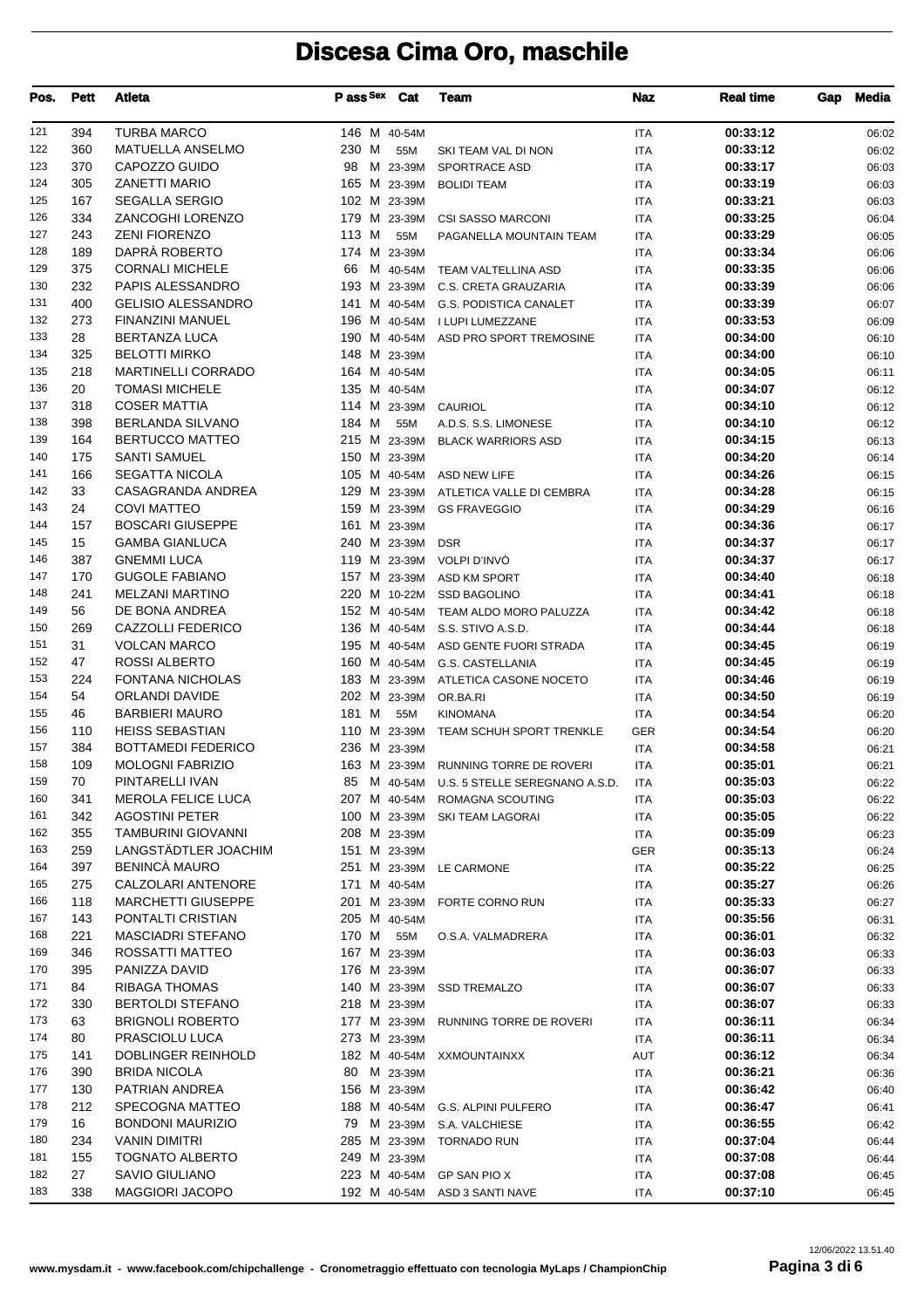| Pos. | <b>Pett</b> | <b>Atleta</b>             | P ass Sex    | Cat      | <b>Team</b>                          | Naz        | <b>Real time</b> | Gap | <b>Media</b> |
|------|-------------|---------------------------|--------------|----------|--------------------------------------|------------|------------------|-----|--------------|
| 184  | 105         | <b>MAINO NICOLA</b>       |              |          | 245 M 40-54M G.S. FRAVEGGIO          | <b>ITA</b> | 00:37:12         |     | 06:45        |
| 185  | 128         | SANTAGIULIANA ANDREA      | 153 M 40-54M |          | SPORTRACE ASD                        | <b>ITA</b> | 00:37:14         |     | 06:46        |
| 186  | 193         | ROSTELLO FILIPPO          | 213 M 23-39M |          | <b>BLACK WARRIORS ASD</b>            | <b>ITA</b> | 00:37:18         |     | 06:46        |
| 187  | 101         | SPAGNOLLI ANDREA          |              |          | 198 M 40-54M ASD GENTE FUORI STRADA  | <b>ITA</b> | 00:37:18         |     | 06:46        |
| 188  | 292         | <b>BRANDI ALESSANDRO</b>  | 147 M 23-39M |          |                                      | <b>ITA</b> | 00:37:18         |     | 06:46        |
| 189  | 237         | <b>FEDRIZZI WALTER</b>    |              |          | 216 M 40-54M ATLETICA ROTALIANA      | <b>ITA</b> | 00:37:24         |     | 06:47        |
| 190  | 75          | <b>GIRARDI SEBASTIANO</b> | 168 M 23-39M |          | <b>TRENTINO RUNNING</b>              | <b>ITA</b> | 00:37:27         |     | 06:48        |
| 191  | 247         | SPAGNOLO GIANCARLO        | 191 M 40-54M |          |                                      | <b>ITA</b> | 00:37:27         |     | 06:48        |
| 192  | 422         | <b>RIVA ELIO</b>          | 127 M 23-39M |          |                                      | <b>ITA</b> | 00:37:40         |     | 06:50        |
| 193  | 228         | <b>MARCHETTI ANDREA</b>   | 212 M 40-54M |          |                                      | <b>ITA</b> | 00:37:50         |     | 06:52        |
| 194  | 38          | SPAGNOLI ANGELO           | 227 M 40-54M |          |                                      | <b>ITA</b> | 00:37:53         |     | 06:53        |
| 195  | 424         | ANGHINETTI MATTEO         |              |          | 225 M 40-54M CITTADELLA 1592         | <b>ITA</b> | 00:37:58         |     | 06:54        |
| 196  | 423         | <b>FONTANA GIANPAOLO</b>  | 261 M 40-54M |          | S.A. VALCHIESE                       | <b>ITA</b> | 00:38:02         |     | 06:54        |
| 197  | 388         | <b>LORENZI ENRICO</b>     | 255 M        | 55M      |                                      | <b>ITA</b> | 00:38:12         |     | 06:56        |
| 198  | 383         | LAZZARI FABRIZIO          | 219 M        | 55M      | <b>ESC SSD</b>                       | <b>ITA</b> | 00:38:13         |     | 06:56        |
| 199  | 102         | <b>BUCCIO FABRIZIO</b>    |              |          | 199 M 23-39M SPORT ACTIVE ASD        | <b>ITA</b> | 00:38:13         |     | 06:56        |
| 200  | 235         | <b>IORI ISAIA</b>         | 71           | M 23-39M |                                      | <b>ITA</b> | 00:38:17         |     | 06:57        |
| 201  | 76          | <b>ZORZI FIORENZO</b>     | 162 M 40-54M |          | POLISPORTIVA MOLINA                  | <b>ITA</b> | 00:38:17         |     | 06:57        |
| 202  | 322         | <b>BERARDI LUCA</b>       | 242 M 40-54M |          |                                      | <b>ITA</b> | 00:38:19         |     | 06:57        |
| 203  | 160         | <b>TISI ANDREA</b>        |              |          | 277 M 40-54M ASD GENTE FUORI STRADA  | <b>ITA</b> | 00:38:21         |     | 06:58        |
| 204  | 50          | <b>LORENZINI MICHELE</b>  | 270 M 40-54M |          | ASD GENTE FUORI STRADA               | <b>ITA</b> | 00:38:22         |     | 06:58        |
| 205  | 69          | <b>FALCONE GIULIO</b>     | 173 M 23-39M |          | <b>SSD TREMALZO</b>                  | <b>ITA</b> | 00:38:23         |     | 06:58        |
| 206  | 331         | <b>BELLERO FABIO</b>      |              |          | 266 M 23-39M S.A. RUNNING TEAM       | <b>ITA</b> | 00:38:26         |     | 06:59        |
| 207  | 343         | <b>ROSSI GRAZIANO</b>     | 186 M        | 55M      | ATLETICA ROTALIANA                   | <b>ITA</b> | 00:38:27         |     | 06:59        |
| 208  | 238         | <b>MILZANI FRANCESCO</b>  |              |          | 258 M 40-54M ATL. REBOGUSSAGO        | <b>ITA</b> | 00:38:54         |     | 07:04        |
| 209  | 95          | <b>ARRIGHINI PAOLO</b>    | 237 M 23-39M |          | PRO SPORT TREMOSINE ASD              | <b>ITA</b> | 00:38:57         |     | 07:04        |
| 210  | 120         | <b>OLIVETTI MARCO</b>     | 282 M        | 55M      | G.S. MONTEGARGNANO                   | <b>ITA</b> | 00:39:03         |     | 07:05        |
| 211  | 286         | <b>JAKUBEC MATJ</b>       | 142 M 23-39M |          | <b>KOMBITCH TEAM</b>                 | CZE        | 00:39:05         |     | 07:06        |
| 212  | 377         | <b>BONAZZA WALTER</b>     | 221 M 23-39M |          |                                      | <b>ITA</b> | 00:39:06         |     | 07:06        |
| 213  | 276         | <b>TIBONI EZIO</b>        | 250 M        | 55M      | <b>SSD TREMALZO</b>                  | <b>ITA</b> | 00:39:08         |     | 07:06        |
| 214  | 208         | PARIS ROBERTO             | 239 M 40-54M |          | MADDALENE SKY TEAM                   | <b>ITA</b> | 00:39:16         |     | 07:08        |
| 215  | 77          | ANDREATTA GABRIELE        | 131 M 10-22M |          |                                      | <b>ITA</b> | 00:39:18         |     | 07:08        |
| 216  | 391         | <b>DELMARCO MANUELE</b>   | 232 M 40-54M |          |                                      | <b>ITA</b> | 00:39:19         |     | 07:08        |
| 217  | 79          | <b>CANTAMESSA LUCA</b>    | 278 M 40-54M |          | <b>GRUPPO PODISTICO VIRGILIANO</b>   | <b>ITA</b> | 00:39:19         |     | 07:08        |
| 218  | 222         | <b>CASET IVAN</b>         | 217 M 23-39M |          |                                      | <b>ITA</b> | 00:39:21         |     | 07:09        |
| 219  | 301         | <b>BERTOLETTI OMAR</b>    | 175 M 40-54M |          | PAGANELLA MOUNTAIN TEAM              | ITA        | 00:39:25         |     | 07:09        |
| 220  | 211         | <b>FILIPPI EDOARDO</b>    | 178 M 40-54M |          | <b>TEAM BSR</b>                      | ITA        | 00:39:26         |     | 07:10        |
| 221  | 333         | <b>CRESCINI MARIO</b>     | 241 M        | 55M      | PADILE RUNNING TEAM                  | <b>ITA</b> | 00:39:35         |     | 07:11        |
| 222  | 36          | <b>TRAINOTTI ERIK</b>     |              |          | 327 M 40-54M GENTE FUORI STRADA      | ITA        | 00:39:37         |     | 07:12        |
| 223  | 321         | CROSINA PATRIZIO          | 226 M 23-39M |          |                                      | ITA        | 00:39:37         |     | 07:12        |
| 224  | 254         | REOLON PAOLO              | 344 M        | 55M      | SPIRITOLIMPICO                       | ITA        | 00:39:39         |     | 07:12        |
| 225  | 176         | COLLOTTA NICOLA           | 246 M 23-39M |          |                                      | ITA        | 00:39:40         |     | 07:12        |
| 226  | 182         | <b>BELOTTI FRANCESCO</b>  |              |          | 259 M 40-54M GS MONTEGARGNANO        | ITA        | 00:39:41         |     | 07:12        |
| 227  | 97          | PACE ANDREA               | 235 M 23-39M |          |                                      | ITA        | 00:39:46         |     | 07:13        |
| 228  | 418         | <b>GUALDI WALTER</b>      |              |          | 338 M 40-54M S.A. VALCHIESE          | ITA        | 00:39:50         |     | 07:14        |
| 229  | 133         | DA ROLD JMMY              |              |          | 257 M 40-54M QUEI DA BOLDAN          | ITA        | 00:39:55         |     | 07:15        |
| 230  | 382         | <b>ROSSI ROBERTO</b>      | 238 M        | 55M      | ESC SSD SRL EUROPA SC                | ITA        | 00:40:02         |     | 07:16        |
| 231  | 328         | <b>MAZZOLENI CLAUDIO</b>  |              |          | 288 M 40-54M G.S OROBIE              | ITA        | 00:40:28         |     | 07:21        |
| 232  | 290         | <b>MENEGHINI ANDREA</b>   |              |          | 303 M 40-54M ATLETICA TEAM LOPPIO    | ITA        | 00:40:31         |     | 07:21        |
| 233  | 406         | ZACCARELLI ENRICO         | 305 M 23-39M |          |                                      | ITA        | 00:40:34         |     | 07:22        |
| 234  | 96          | DA ROLD MARIO             |              |          | 256 M 23-39M QUEI DA BOLDAN          | ITA        | 00:40:35         |     | 07:22        |
| 235  | 188         | <b>TOMMASINI QUINTO</b>   | 322 M        | 55M      | <b>GARDASPORTEVENTIUS</b>            | ITA        | 00:40:39         |     | 07:23        |
| 236  | 280         | <b>VESCOVI GABRIELE</b>   |              |          | 281 M 23-39M SSD TREMALZO            | ITA        | 00:40:40         |     | 07:23        |
| 237  | 289         | <b>BONAFINI PAOLO</b>     |              |          | 304 M 40-54M ATLETICA TESM LOPPIO    | ITA        | 00:40:46         |     | 07:24        |
| 238  | 98          | <b>SANTI GIULIO</b>       | 197 M 40-54M |          |                                      | ITA        | 00:40:49         |     | 07:25        |
| 239  | 299         | <b>WEBER ANDREA</b>       |              |          | 228 M 40-54M PAGANELLA MOUNTAIN TEAM | ITA        | 00:40:58         |     | 07:26        |
| 240  | 393         | SABO SEBASTIAN CAROL      | 214 M 10-22M |          |                                      | ITA        | 00:41:08         |     | 07:28        |
| 241  | 18          | <b>MERZ SIMONE</b>        | 286 M 23-39M |          |                                      | ITA        | 00:41:08         |     | 07:28        |
| 242  | 252         | <b>BADONI GUIDO MARIO</b> | 308 M        | 55M      | PODISTI DUE CASTELLI                 | ITA        | 00:41:35         |     | 07:33        |
| 243  | 169         | <b>IORI SIMONE</b>        | 315 M 40-54M |          |                                      | ITA        | 00:41:36         |     | 07:33        |
| 244  | 187         | PEDROTTI ALAN             | 252 M 40-54M |          |                                      | ITA        | 00:41:37         |     | 07:33        |
| 245  | 202         | FILIPPI ELIA              | 253 M 40-54M |          |                                      | <b>ITA</b> | 00:41:44         |     | 07:35        |
| 246  | 57          | LAZZARINI MAURO           |              |          | 271 M 40-54M GS MONTEGARGNANO        | ITA        | 00:41:46         |     | 07:35        |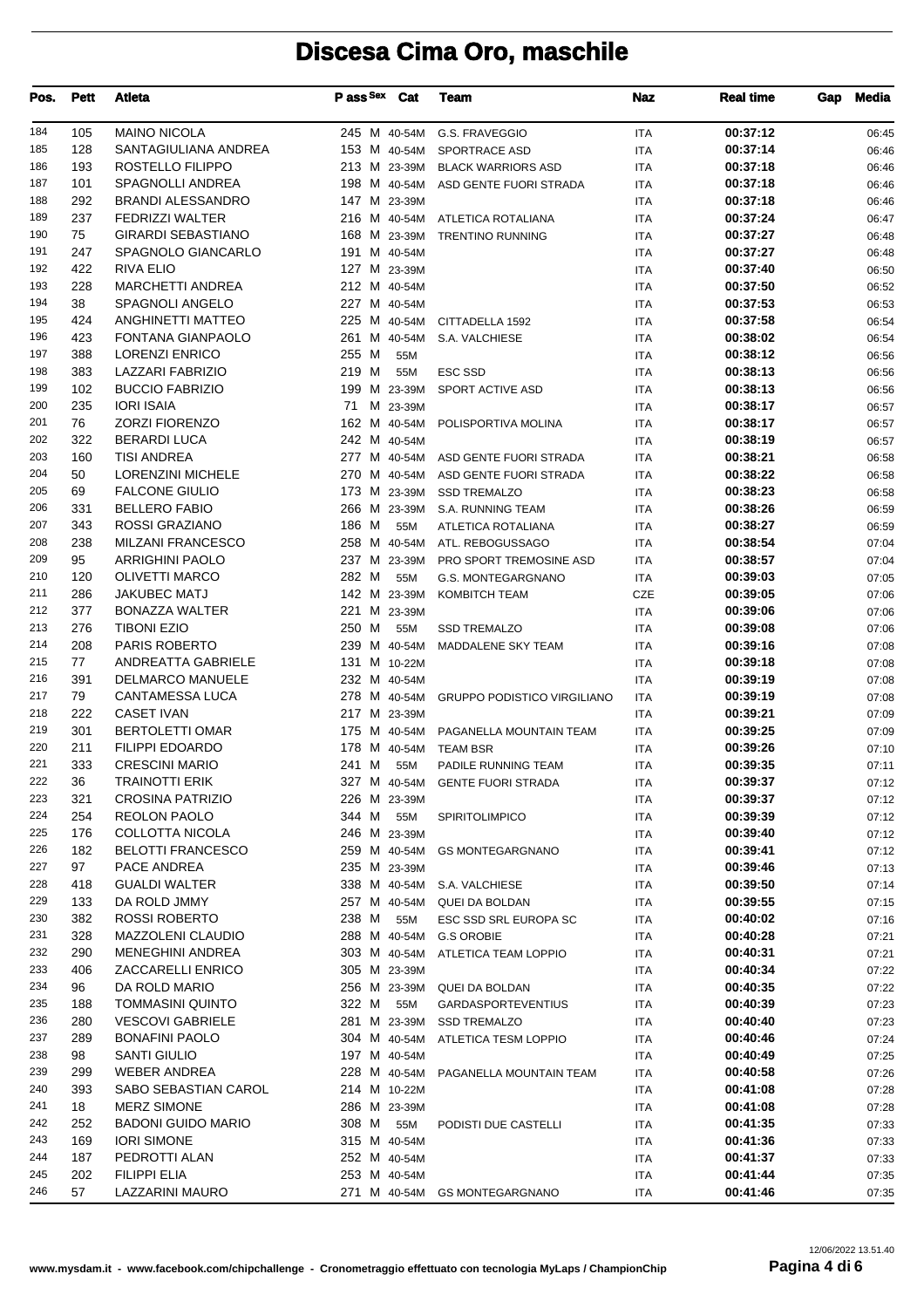| Pos.       | Pett      | <b>Atleta</b>                            | Pass Sex Cat                 |              | Team                                       | Naz                      | <b>Real time</b>     | Gap | <b>Media</b>   |
|------------|-----------|------------------------------------------|------------------------------|--------------|--------------------------------------------|--------------------------|----------------------|-----|----------------|
| 247        | 357       | <b>BERETTA NICOLA</b>                    | 274 M 40-54M                 |              | <b>ALTITUDE RACE</b>                       | ITA                      | 00:41:46             |     | 07:35          |
| 248        | 137       | <b>FLORETTA UGO</b>                      | 297 M                        | 55M          | MADDALENE SKY TEAM                         | <b>ITA</b>               | 00:41:46             |     | 07:35          |
| 249        | 369       | <b>BRESOLIN MASSIMO</b>                  | 319 M 40-54M                 |              | <b>RUNCARD</b>                             | <b>ITA</b>               | 00:41:53             |     | 07:36          |
| 250        | 150       | PIVA ANDREA                              | 291 M 40-54M                 |              |                                            | <b>ITA</b>               | 00:41:57             |     | 07:37          |
| 251        | 111       | <b>BELLOTTI LORENZO</b>                  | 335 M 23-39M                 |              |                                            | <b>ITA</b>               | 00:42:02             |     | 07:38          |
| 252        | 60        | <b>SCHIAVON IGOR</b>                     | 293 M 40-54M                 |              | <b>ESC EUROPA SPORTING</b>                 | <b>ITA</b>               | 00:42:04             |     | 07:38          |
| 253        | 293       | <b>FAINELLI MASSIMO</b>                  | 260 M 40-54M                 |              | G.S.D. MOMBOCAR                            | <b>ITA</b>               | 00:42:10             |     | 07:39          |
| 254        | 71        | <b>GIACON FABIO</b>                      | 222 M 40-54M                 |              | SPORTRACE ASD                              | <b>ITA</b>               | 00:42:16             |     | 07:40          |
| 255        | 255       | <b>FERRI NICO</b>                        | 262 M 40-54M                 |              | <b>G.P. AVIS MALAVICINA</b>                | <b>ITA</b>               | 00:42:41             |     | 07:45          |
| 256        | 413       | <b>COMAI STEFANO</b>                     | 378 M 40-54M                 |              | <b>STIVO RUNNING</b>                       | <b>ITA</b>               | 00:43:09             |     | 07:50          |
| 257<br>258 | 201<br>88 | <b>BORTOLOTTI LORENZO</b><br>PACE NICOLA | 289 M 40-54M<br>302 M 40-54M |              |                                            | <b>ITA</b>               | 00:43:11<br>00:43:15 |     | 07:50          |
| 259        | 319       | <b>TASIN ROBERTO</b>                     | 343 M 40-54M                 |              | CAV                                        | <b>ITA</b><br><b>ITA</b> | 00:43:19             |     | 07:51<br>07:52 |
| 260        | 25        | <b>ZACCARELLI EUGENIO</b>                | 284 M 23-39M                 |              | PICO RUNNERS                               | <b>ITA</b>               | 00:43:21             |     | 07:52          |
| 261        | 163       | MAZZARINI ANDREA                         | 294 M 40-54M                 |              |                                            | <b>ITA</b>               | 00:43:28             |     | 07:54          |
| 262        | 53        | PELLIZZARI MARZIO                        |                              |              | 316 M 40-54M SPORT ACTIVE ASD              | <b>ITA</b>               | 00:43:37             |     | 07:55          |
| 263        | 34        | <b>CASTAGNINI FRANCESCO</b>              |                              |              | 296 M 23-39M ASD TEAM KM SPORT             | <b>ITA</b>               | 00:43:47             |     | 07:57          |
| 264        | 347       | <b>SALVETTI MATTIA</b>                   |                              |              | 254 M 40-54M JUNIOR SPORT- AVIO -TRIATHLON | ITA                      | 00:43:58             |     | 07:59          |
| 265        | 92        | <b>FAVARO FEDERICO</b>                   |                              |              | 360 M 23-39M TEAM OTC                      | <b>ITA</b>               | 00:43:59             |     | 07:59          |
| 266        | 52        | <b>DELLAI MICHELE</b>                    |                              |              | 295 M 40-54M ATLETICA VALLE DI CEMBRA      | <b>ITA</b>               | 00:44:03             |     | 08:00          |
| 267        | 165       | SANTORO DANIELE                          | 301 M 23-39M                 |              |                                            | <b>ITA</b>               | 00:44:03             |     | 08:00          |
| 268        | 261       | <b>STENICO SIMONE</b>                    | 272 M 40-54M                 |              |                                            | <b>ITA</b>               | 00:44:14             |     | 08:02          |
| 269        | 91        | <b>DEAMBROGIO FABIO</b>                  | 299 M 40-54M                 |              |                                            | <b>ITA</b>               | 00:44:15             |     | 08:02          |
| 270        | 44        | <b>BENETTI MAURO</b>                     |                              |              | 307 M 40-54M G.S. FRAVEGGIO                | <b>ITA</b>               | 00:44:30             |     | 08:05          |
| 271        | 106       | <b>TORRESANI NICOLA</b>                  |                              |              | 298 M 40-54M MADDALENE SKY TEAM            | <b>ITA</b>               | 00:44:33             |     | 08:05          |
| 272        | 309       | <b>MORFEO LEONARDO</b>                   | 345 M                        | 55M          | ATLETICA CORRIFERRARA                      | <b>ITA</b>               | 00:45:12             |     | 08:13          |
| 273        | 41        | <b>IACOMELLA MATTIA</b>                  | 306 M 23-39M                 |              |                                            | <b>ITA</b>               | 00:46:03             |     | 08:22          |
| 274        | 327       | <b>CAPPONI SIMONE</b>                    | 336 M 23-39M                 |              |                                            | <b>ITA</b>               | 00:46:03             |     | 08:22          |
| 275        | 39        | <b>CANDEAGO PATRICK</b>                  |                              |              | 340 M 23-39M QUEI DA BOLDAN                | <b>ITA</b>               | 00:46:16             |     | 08:24          |
| 276        | 332       | <b>SARTORI MIRCO</b>                     | 365 M 23-39M                 |              | S.A. RUNNING TEAM                          | <b>ITA</b>               | 00:46:23             |     | 08:25          |
| 277        | 421       | <b>MARTINEZ CARRERA JORGE</b>            | 342 M 23-39M                 |              | <b>NINGUNA</b>                             | <b>PER</b>               | 00:46:43             |     | 08:29          |
| 278        | 61        | <b>SCALVINI DANIELE</b>                  | 320 M 23-39M                 |              | <b>SSD BAGOLINO</b>                        | ITA                      | 00:46:43             |     | 08:29          |
| 279        | 85        | <b>CASARI GIULIO</b>                     | 318 M 23-39M                 |              |                                            | <b>ITA</b>               | 00:47:27             |     | 08:37          |
| 280        | 396       | <b>SIMONI RICCARDO</b>                   | 349 M                        | 55M          |                                            | <b>ITA</b>               | 00:47:39             |     | 08:39          |
| 281        | 205       | PELLEGRINI LUCA                          | 352 M 40-54M                 |              | CAV                                        | <b>ITA</b>               | 00:47:42             |     | 08:40          |
| 282        | 17        | <b>TOLLER GIORGIO</b>                    |                              |              | 323 M 23-39M LEVAR&RENDER                  | <b>ITA</b>               | 00:47:52             |     | 08:42          |
| 283        | 345       | <b>BOSIO MICHELE</b>                     | 329 M 40-54M                 |              | <b>RUNCARD</b>                             | <b>ITA</b>               | 00:48:21             |     | 08:47          |
| 284        | 244       | <b>VASSALLO ELIDIO</b>                   |                              |              | 314 M 23-39M GS ATLETICA REZZATO           | <b>ITA</b>               | 00:48:25             |     | 08:48          |
| 285        | 313       | ROTA STEFANO                             | 331 M 40-54M                 |              |                                            | <b>ITA</b>               | 00:48:27             |     | 08:48          |
| 286        | 295       | CAMPANA STEFANO                          |                              |              | 357 M 40-54M VICENZA RUNNERS               | ITA                      | 00:48:39             |     | 08:50          |
| 287        | 361       | ZANELLA MASSIMO                          |                              |              | 312 M 40-54M ATLETICA VALLI DI NON E SOLE  | ITA                      | 00:48:42             |     | 08:51          |
| 288        | 386       | <b>BALDESSARINI PAOLO</b>                | 330 M                        | 55M          | ASD GENTE FUORI STRADA                     | ITA                      | 00:48:52             |     | 08:52          |
| 289        | 171       | <b>GREGGIO ANDREA</b>                    |                              | 346 M 40-54M | <b>STRAVERONA</b>                          | ITA                      | 00:48:58             |     | 08:54          |
| 290        | 263       | <b>ZANETTI SERGIO</b>                    |                              | 364 M 23-39M | <b>SSD BAGOLINO</b>                        | ITA                      | 00:49:24             |     | 08:58          |
| 291        | 32        | LONGHI CHRISTIAN                         | 379 M 40-54M                 |              | <b>TRENTO MARATHON CLUB</b>                | ITA                      | 00:49:27             |     | 08:59          |
| 292        | 117       | <b>CLIVIO MARCO</b>                      | 409 M 40-54M                 |              | ATL. SAN MARCO                             | ITA                      | 00:49:39             |     | 09:01          |
| 293        | 40        | SULEJMANI SEMIR                          | 396 M 23-39M                 |              | <b>SSD TREMALZO</b>                        | ITA                      | 00:49:42             |     | 09:02          |
| 294        | 180       | LANDI DEVID                              | 341 M 40-54M                 |              | USD BRONZOLO                               | ITA                      | 00:49:51             |     | 09:03          |
| 295        | 385       | SYKORA MARTIN                            | 387 M 40-54M                 |              | VYSOKA NAD LABEM                           | CZE                      | 00:49:59             |     | 09:05          |
| 296        | 314       | <b>TRENTINI PAOLO</b>                    | 359 M 40-54M                 |              | <b>MARATHON CLUB TRENTO</b>                | ITA                      | 00:50:14             |     | 09:07          |
| 297        | 168       | <b>TAGLIETTI PAOLO</b>                   | 381 M                        | 55M          | ASD MARATHON CREMONA                       | ITA                      | 00:50:21             |     | 09:09          |
| 298        | 154       | <b>BRIGHENTI LUCA</b>                    | 189 M 10-22M                 |              | MUD & SNOW - TEAM LA SPORTIVA              | ITA                      | 00:50:27             |     | 09:10          |
| 299        | 399       | MATTEVI ELMAR                            | 334 M 40-54M                 |              |                                            | ITA                      | 00:50:40             |     | 09:12          |
| 300        | 285       | COLO' MANUEL                             | 399 M 40-54M                 |              | <b>SSD TREMALZO</b>                        | ITA                      | 00:50:41             |     | 09:12          |
| 301        | 311       | SCAGLIA JAN                              | 354 M                        | 55M          | CREMONA SPORTIVA ATLETICA                  | ITA                      | 00:50:45             |     | 09:13          |
| 302        | 179       | <b>CIS ANDREA</b>                        | 402 M 40-54M                 |              | <b>ASD TREMALZO</b>                        | ITA                      | 00:50:47             |     | 09:13          |
| 303        | 223       | <b>ZANONI EDO</b>                        | 333 M                        | 55M          |                                            | ITA                      | 00:50:48             |     | 09:14          |
| 304        | 94        | <b>VENDER PAOLO</b>                      | 367 M 23-39M                 |              | MADDALENE SKY TEAM                         | ITA                      | 00:51:38             |     | 09:23          |
| 305        | 183       | SARTORI LUCA                             | 394 M 23-39M                 |              |                                            | ITA                      | 00:52:28             |     | 09:32          |
| 306        | 207       | <b>ZANONI PAOLO</b>                      | 361 M                        | 55M          |                                            | ITA                      | 00:52:47             |     | 09:35          |
| 307        | 62        | <b>COPPELLI FABIO</b>                    |                              | 388 M 23-39M | <b>GRUPPO ALPINISTICO PUPAZZI</b>          | ITA                      | 00:53:05             |     | 09:38          |
| 308        | 354       | LOMBARDO ANDREA                          | 375 M 23-39M                 |              |                                            | <b>ITA</b>               | 00:53:09             |     | 09:39          |
| 309        | 297       | <b>TIBONI MATTEO</b>                     | 292 M 23-39M                 |              | <b>SSD TREMALZO</b>                        | ITA                      | 00:53:26             |     | 09:42          |